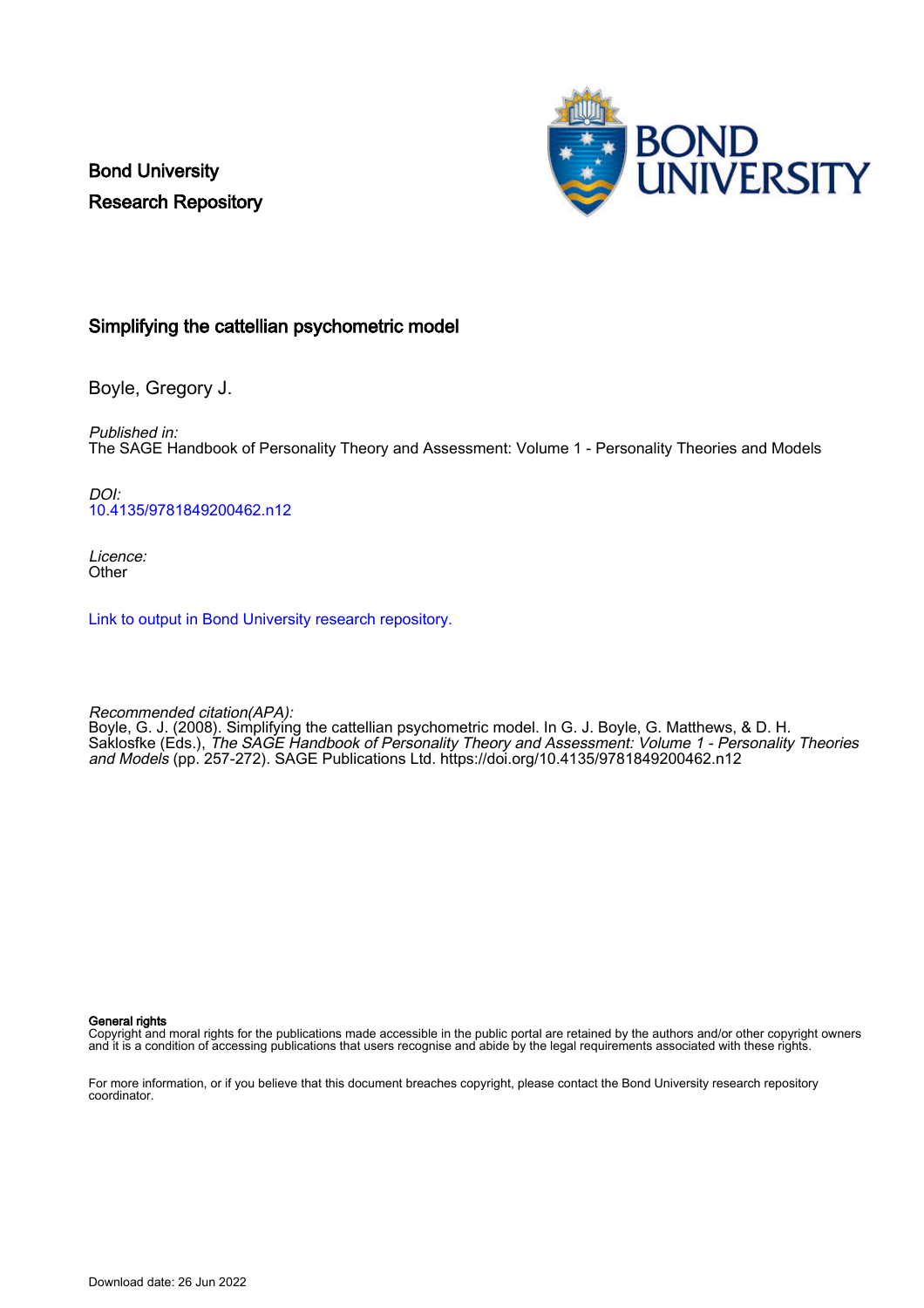## **Bond University [ePublications@bond](http://epublications.bond.edu.au?utm_source=epublications.bond.edu.au%2Fhss_pubs%2F298&utm_medium=PDF&utm_campaign=PDFCoverPages)**

[Humanities & Social Sciences papers](http://epublications.bond.edu.au/hss_pubs?utm_source=epublications.bond.edu.au%2Fhss_pubs%2F298&utm_medium=PDF&utm_campaign=PDFCoverPages) [Faculty of Humanities and Social Sciences](http://epublications.bond.edu.au/hss?utm_source=epublications.bond.edu.au%2Fhss_pubs%2F298&utm_medium=PDF&utm_campaign=PDFCoverPages)

1-1-2008

# Simplifying the Cattellian psychometric model

Gregory J. Boyle *Bond University*, Gregory\_Boyle@bond.edu.au

Follow this and additional works at: [http://epublications.bond.edu.au/hss\\_pubs](http://epublications.bond.edu.au/hss_pubs?utm_source=epublications.bond.edu.au%2Fhss_pubs%2F298&utm_medium=PDF&utm_campaign=PDFCoverPages) Part of the [Personality and Social Contexts Commons](http://network.bepress.com/hgg/discipline/413?utm_source=epublications.bond.edu.au%2Fhss_pubs%2F298&utm_medium=PDF&utm_campaign=PDFCoverPages)

#### Recommended Citation

Boyle, Gregory J., "Simplifying the Cattellian psychometric model" (2008). *Humanities & Social Sciences papers.* Paper 298. http://epublications.bond.edu.au/hss\_pubs/298

This Book Chapter is brought to you by the Faculty of Humanities and Social Sciences at [ePublications@bond](http://epublications.bond.edu.au). It has been accepted for inclusion in Humanities & Social Sciences papers by an authorized administrator of ePublications@bond. For more information, please contact [Bond University's](mailto:acass@bond.edu.au) [Repository Coordinator](mailto:acass@bond.edu.au).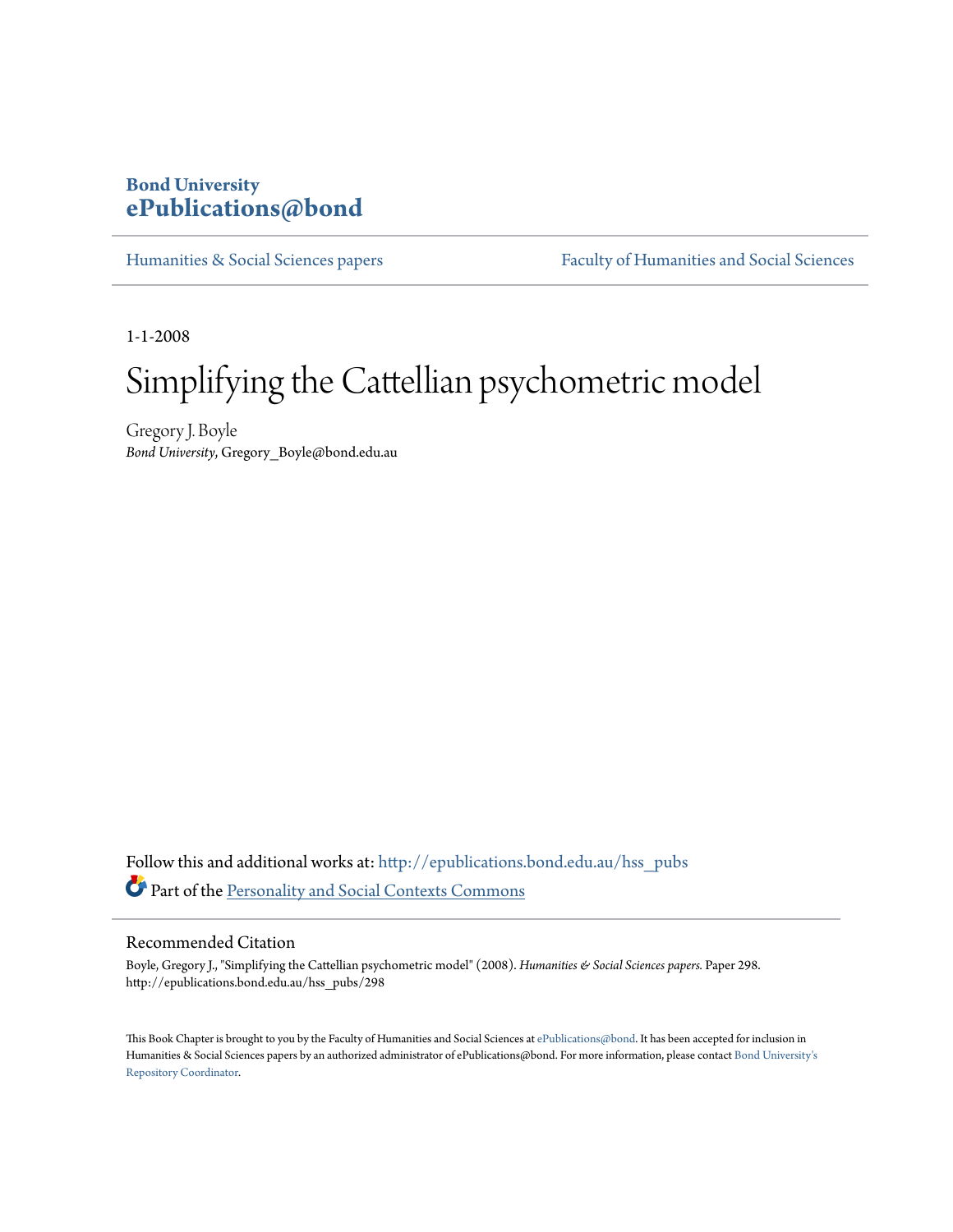## Simplifying the Cattellian Psychometric Model

Gregory J. Boyle

Department of Psychology, Bond University

and

Department of Psychiatry, University of Queensland

This chapter concerns the scientific analysis of individual differences in human psychological functioning including personality structure, undertaken by the author over a 30-year period (Boyle, 2006b). A key aspect of this programmatic work has been the taxonomic delineation of psychological constructs relating to cognitive abilities, personality traits (both normal and abnormal), dynamic (motivation) traits, and transitory (emotional/mood) states within the framework of the *Cattellian Psychometric Model* (e.g., see Cattell, 1973, 1979, 1980a,b, 1982a, 1983, 1984, 1988a,b,c, 1990a,b,c; 1995; Cattell & Child, 1975; Cattell & Horn, 1982; Cattell & Kline, 1977; Cattell & Nesselroade, 1984; Cattell et al., 2002). This extensive body of taxonomic psychometric research has been empirical and measurement oriented, using a combination of multivariate experimental and quasi-experimental designs (e.g., Boyle, 1988c; Boyle et al., 1995; Cattell, 1988b,c,e) although some critical reviews and integrative position papers have also been generated (e.g., Boyle, 1985b; Boyle & Cattell, 1987; Boyle & Smári, 2002; Boyle et al., 1999).

Raymond B. Cattell, PhD., DSc (London) was a prodigious, psychometrically-oriented behavioural scientist, listed among the top 10 most highly cited psychologists of the  $20<sup>th</sup>$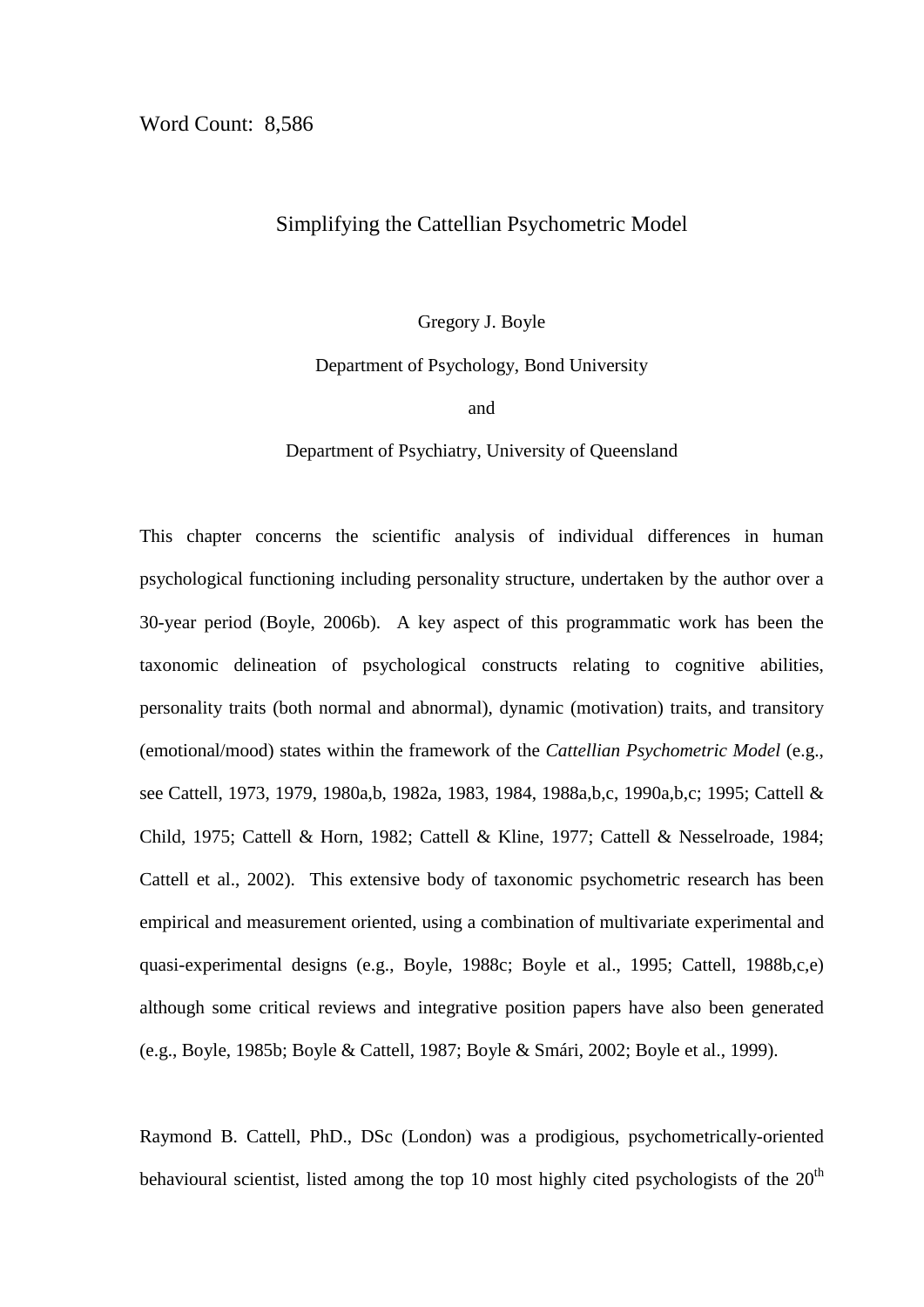century (Haggbloom et al., 2002, p. 142). Cattell led a team of internationally visible researchers in undertaking a programmatic series of innovative psychometric research studies into the structure and assessment of human personality and individual differences (e.g., see Cattell, 1980a,b). The *Cattellian School* contributed significantly to the contemporary understanding of human personality constructs, and made numerous psychometric advances, including several technical refinements to exploratory factoranalytic methodology as well as being responsible for the construction of a wide range of factor-analytically derived measurement instruments. Cattell was the recipient of several prestigious awards and prizes, including for example, the *Wenner Gren Prize of the New York Academy of Sciences*, *Distinguished Honorary membership of the British Psychological Society*, the *Darwin Fellowship*, and inaugural president of the *Society of Multivariate Experimental Psychology* (SMEP), which he founded (see Cattell, 1990b). Cattell also was involved in founding the *Institute for Personality and Ability Testing* (IPAT) which is recognized internationally as a major publisher of a wide range of factoranalytically based psychological tests and measurement instruments.

Nevertheless, the report by Haggbloom et al. (2002) confirms that even though both Cattell and Eysenck were listed as among the 10 most highly cited psychologists in the published journal literature (attesting to their vast empirical outputs), the number of citations of their work in general psychology textbooks and in a survey of *American Psychological Society* (now *Association for Psychological Science*) members was disproportionately lower. In Cattell's case, part of the difficulty may reside in the complex mathematical models underpinning the *Cattellian Psychometric Model*, thereby making his writings difficult to comprehend. Moreover, the *Cattellian Psychometric Model* was unnecessarily complicated, including no fewer than 92 primary factors--far too many for practical utility.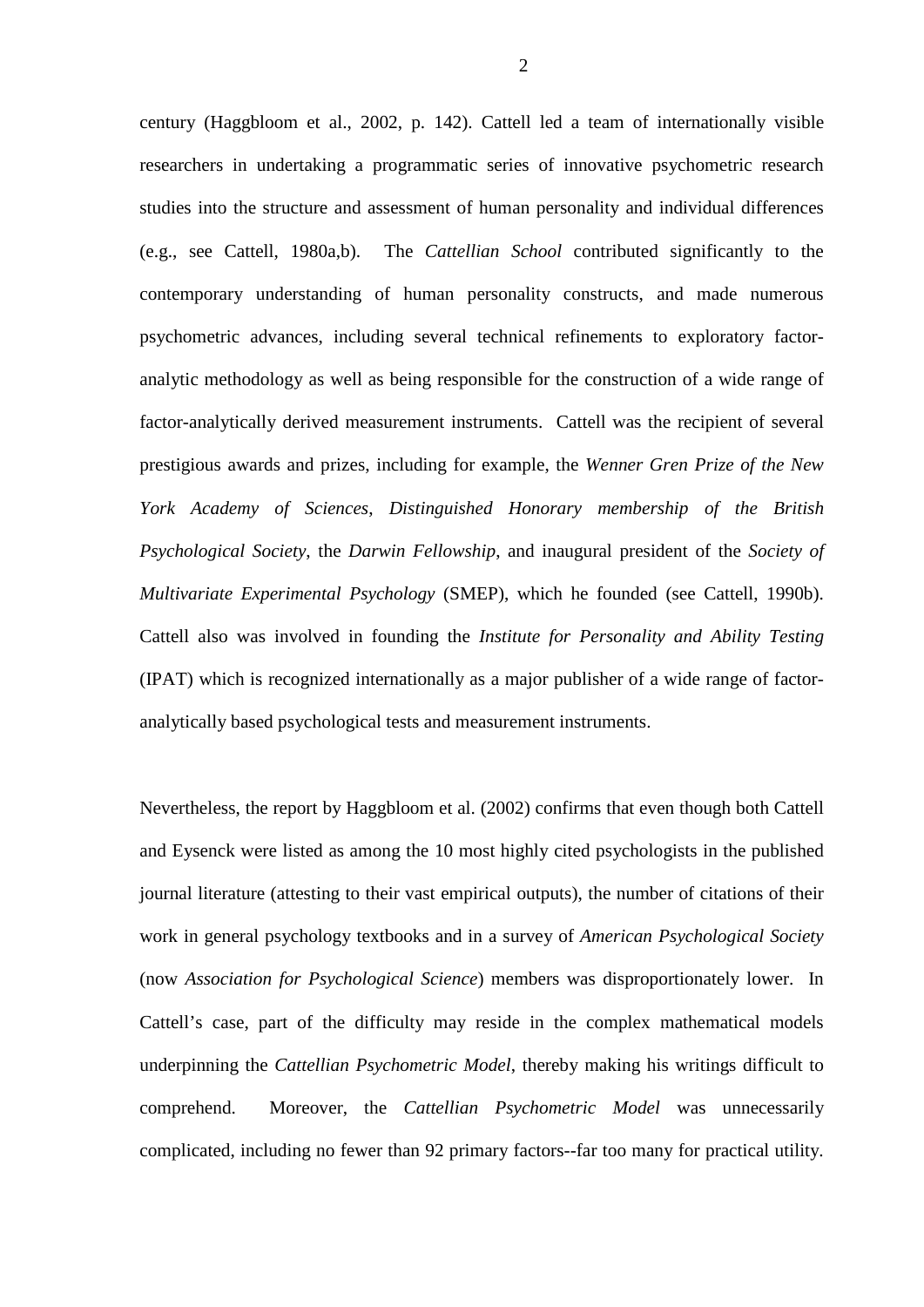Simplifying the overly large taxonomy of Cattellian psychological constructs was demonstrably needed. Accordingly, a sustained, programmatic sequence of exploratory and confirmatory factor-analytic studies was conducted over several years with the goal of elucidating a reduced number of broad factors that would have greater utility for psychological measurement, test construction and professional practice. Other multivariate statistical procedures such as canonical correlation analysis, multiple regression analysis, discriminant function analysis, multidimensional scaling, multivariate analysis of variance, and structural equation modelling were employed, as required (cf. Boyle, 1983b, 1991a; Nesselroade & Cattell, 1988). As a result of this programmatic research, the 92 primary *Cattellian Psychometric Model* factors were reduced down to just 29 broad factors (a 68% reduction)—i.e., 30 broad factors with addition of the separate factor-analytically elucidated curiosity construct (see Boyle, 1983b, 1989a). The resultant *Boyle Psychometric Model*, is not only more concise, but also retains the specificity needed for detailed measurement across several psychological domains including both the normal and abnormal personality spheres (cf. Boyle et al., 2001; Boyle & Smári, 2002).

Thus, a major reduction in number of taxonomic psychological constructs has been achieved through the systematic factor analysis of the primary factor intercorrelations measured in the Cattellian psychometric instruments (see descriptions of instruments in Cattell, 1973, 1988d; Cattell & Schuerger, 1978; Cattell & Johnson, 1986; Curran & Cattell, 1976; Krug, 1980; Schuerger, 1986; Smith, 1988; Sweney et al., 1986). In regard to exploratory factor analytic methodology (see Cattell, 1978; Gorsuch, 1983), an empirical study (Boyle & Stanley, 1986) demonstrated that the simple structure of factor-pattern solutions (cf. Child, 1990) can be maximised by applying a topological rotation in addition to analytical rotation alone (e.g., via the *Statistical Package for the Social Sciences*, SPSS).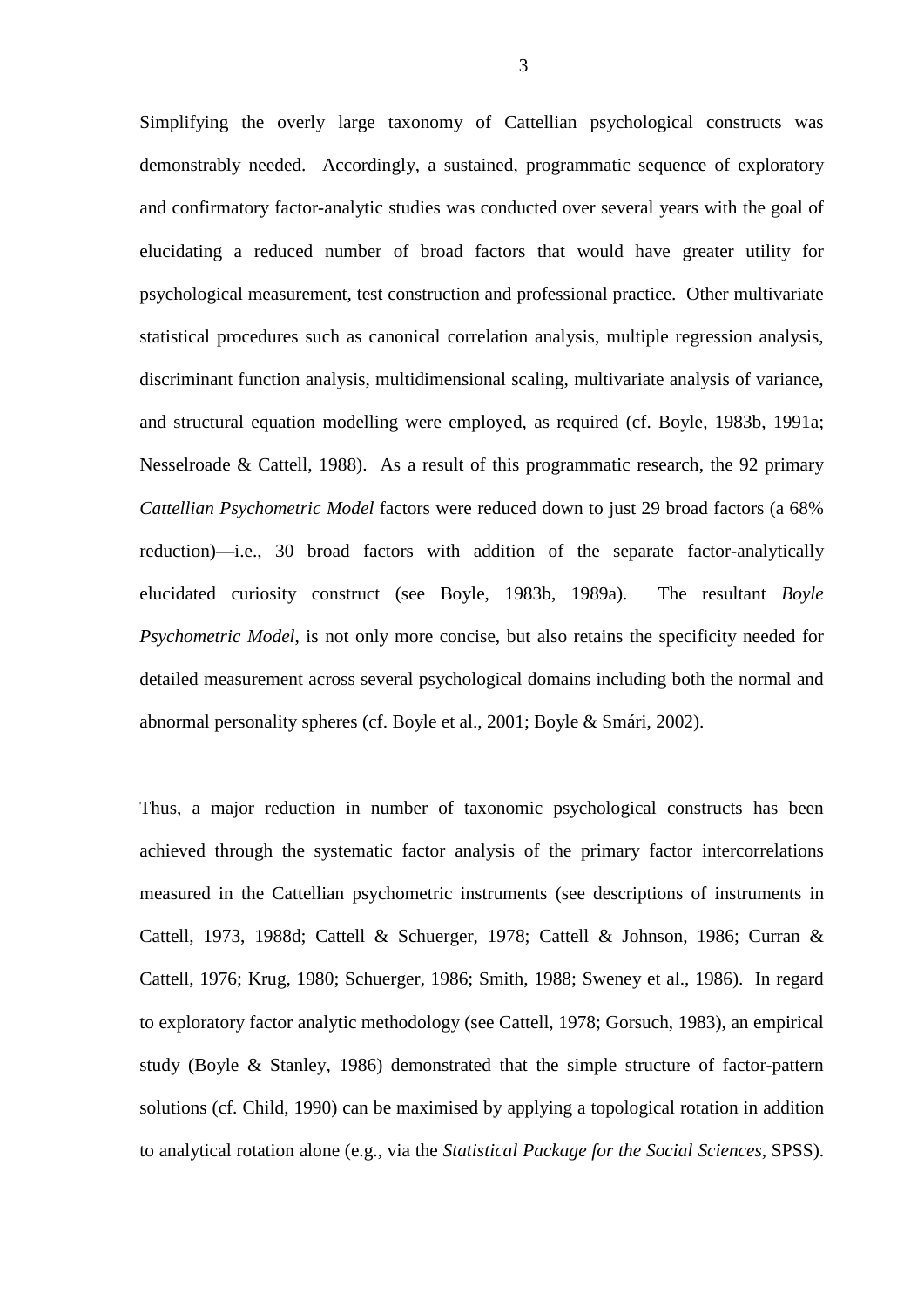Nevertheless, the actual increase in simple structure (measured via the  $\pm 0.10$  hyperplane count—see Cattell, 1978) was only about 6%, making it hard to justify all the extra effort required. On the other hand, a critical review of factor-analytic methodology (Boyle, 1993b) appears to have preceded new enhancements being incorporated into the SPSS exploratory factor-analytic programs (e.g., inclusion of the psychometric Scree test—see Cattell, 1988d), increasing the efficiency and practical utility of the current SPSS factoranalytic programs.

In these studies (see Boyle, 2006b), the specific factor-analytic methodology used, mostly employed either an iterative maximum-likelihood or a principal-factoring procedure, together with factor extraction number estimated via careful application of the psychometric Scree test (Cattell, 1978, 1988d). In several empirical investigations (e.g., Cattell & Vogelmann, 1977; Hakstian et al., 1982), the psychometric Scree test had been shown to be considerably more accurate than Kaiser's eigenvalues greater than 1.0 rule (which underestimated the number of factors when there were fewer than about 20 variables, and seriously overestimated the number of factors when there were more than about 40 variables in the analysis). In addition, oblique rotation (either direct Oblimin or Promax) was employed throughout, in the search for maximum simple-structure factor solutions, as indexed via the  $\pm$ .10 hyperplane count (cf. Boyle, 1993b; Cattell, 1978, 1988d; Child, 1990;; McArdle, 1984; McArdle & Cattell, 1994). In future work, it is planned to construct a comprehensive set of modern *neo-Cattellian* psychometric instruments based on the reduced set of broad factors that now has been elucidated. Specifically, the focus will be on the construction of (T-data) objective test measures, thereby avoiding the serious drawback of item-transparent, self-report (subjective) questionnaires, currently so prevalent within the personality assessment field (cf. Boyle, 1985b; Cattell, 1979, p. 123; Schuerger,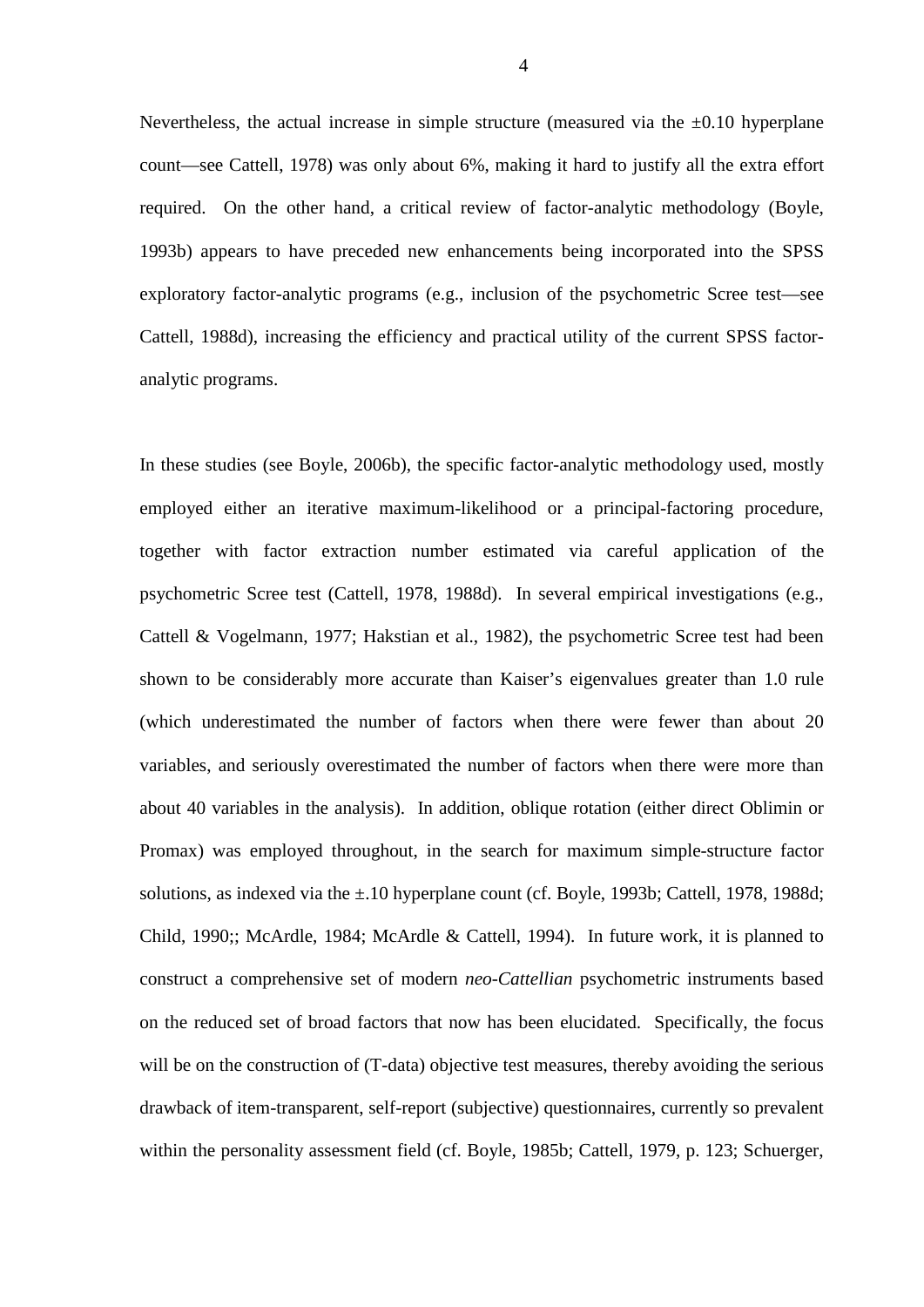1986; Smith, 1988). Accordingly, this chapter not only summarizes an extensive body of past empirical research efforts, but also provides the point of departure for significant future works, based on improved psychometric test construction principles.

A concise taxonomy of psychological constructs (akin to the periodic table in chemistry) is yet to be formulated. Within the framework of the general psychometric model (Kline, 1979, 1980), the initial task is the empirical (factor-analytic) delineation of psychological constructs including cognitive/intellectual abilities, relatively stable personality traits (both normal and abnormal), less stable dynamic (motivational) traits, and transitory, situationally-sensitive mood states. In line with the dictum that measurement is the *sine qua non* of any scientific enterprise, so too, psychological science depends on valid and reliable psychometric instruments that measure inferred psychological (including personality) constructs. Aside from the empirical elucidation and quantitative measurement of psychological constructs, *per se*, psychological science also involves differential empirical studies, and hypothesis testing experimentation (e.g., via functional psychological testing (Cattell, 1986d,e; Cattell & Johnson, 1986; see Boyle, 1989g for a review). In line with Cronbach's (1957) historic call for combining the "two disciplines" of scientific psychology, the published research collated in this chapter has attempted to meld both correlational and experimental approaches within the context of the *Cattellian* framework (cf. Eysenck, 1997), adopting wherever possible, a distinctly multivariateexperimental perspective (Boyle, 1988c, 1991b).

Use of exploratory factor-analytic procedures in the construction of personality instruments has produced somewhat conflicting outcomes. Thus, Eysenck reported three higher-stratum personality dimensions, as measured, for example, in the *Eysenck Personality Questionnaire* 

5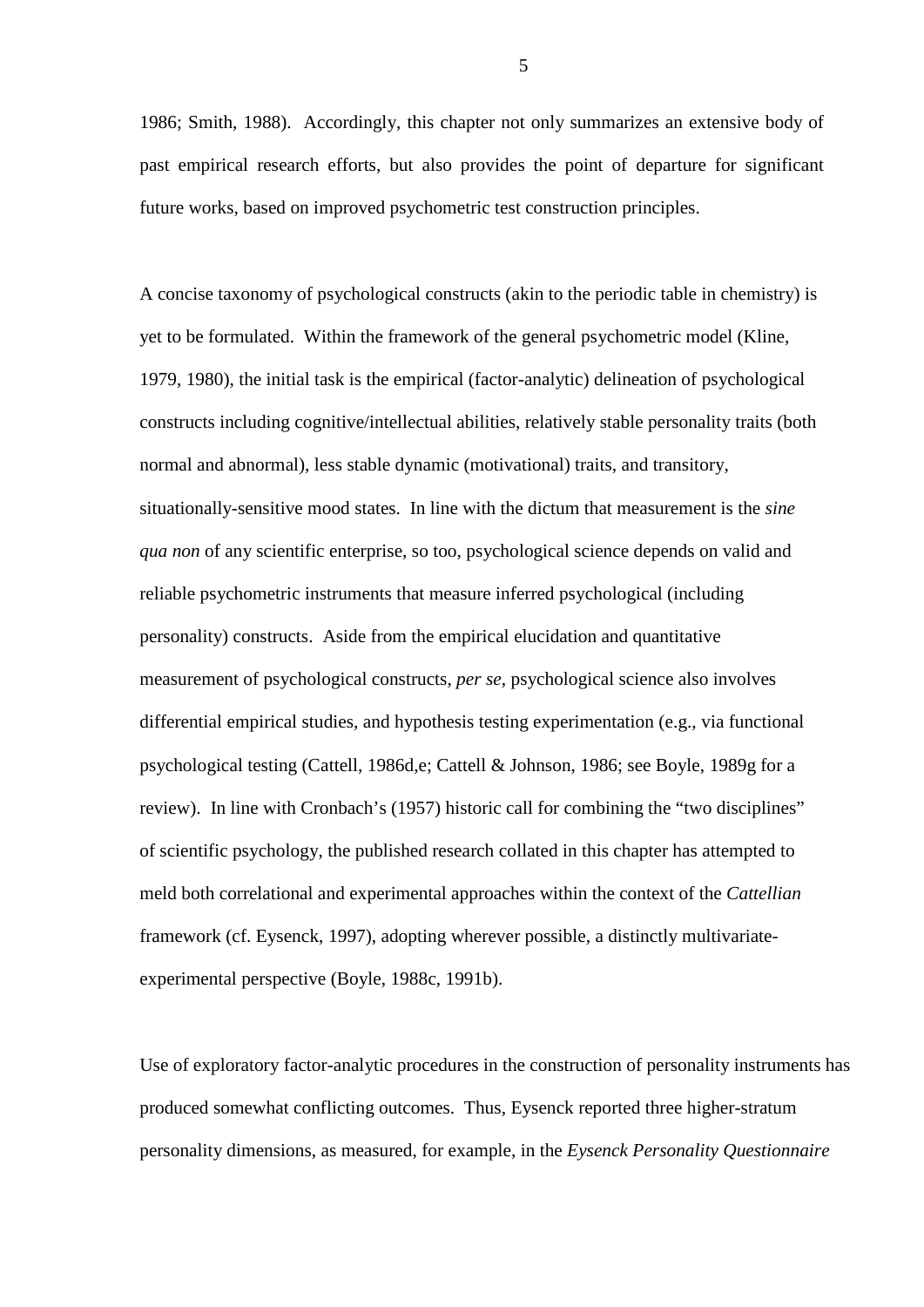*Revised* or EPQ-R that were labelled *Extraversion, Neuroticism,* and *Psychoticism* (e.g., see Eysenck & Eysenck, 1985), whereas Cattell reported 16 normal personality trait factors (Birkett-Cattell, 1989; Krug, 1981; see Boyle, 1990, for a review of the *Sixteen Personality Factor Questionnaire* (16PF) and *Clinical Analysis Questionnaire* (CAQ) personality trait instruments). Despite being rather unwieldy, the *Cattellian Psychometric Model* has enabled comprehensive measurement of cognitive abilities alongside normal and abnormal personality traits, dynamic (motivational) traits, and situationally-sensitive mood states (cf. Cattell, 1982b, 1988a; Eysenck, 1984). Thus, a key research focus has been the discovery, through use of exploratory factoranalytic methods, of a reduced set of higher-stratum factors within the *Cattellian* framework (Boyle, 2006b). In these studies, many non-Cattellian psychometric instruments have also been utilized both specifically and generically, not only for the purpose of validating or verifying their factor structure, but more importantly, to enable comparisons with instruments constructed within the framework of the *Cattellian Psychometric Model*, and in relation to the more concise, simplified *Boyle Psychometric Model*, subsequently elucidated.

Source traits delineated factor-analytically have been incorporated by the *Institute for Personality and Ability Testing* (IPAT) into several multidimensional measurement instruments including:

- *Sixteen Personality Factor Questionnaire* (16PF)
- *Clinical Analysis Questionnaire* (CAQ)
- *Motivation Analysis Test* (MAT)
- *School Motivation Analysis Test* (SMAT)
- *Children's Motivation Analysis Test* (CMAT)
- *Eight State Questionnaire* (8SQ)
- *Objective-Analytic (O-A) Battery*

6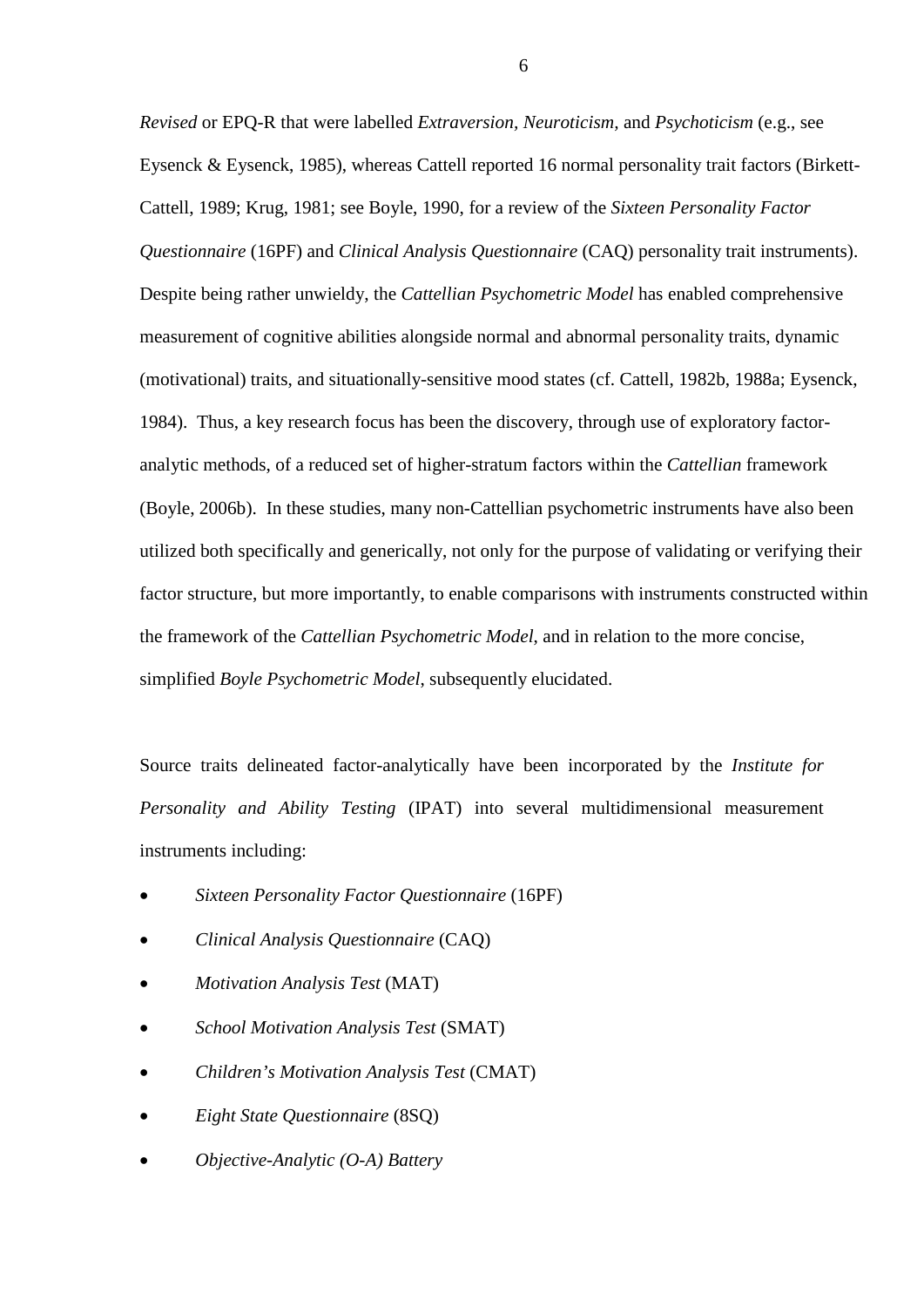• *Culture Fair Intelligence Tests* (CFIT)

• *Comprehensive Ability Battery* (CAB).

Despite Cattell's enormous productivity, the complexity of his "all-inclusive" psychometric approach has tended to be rather problematic, serving as an ongoing source of frustration for many psychological researchers and practitioners alike. Indeed, as stated above, Cattell had elucidated no fewer than 92 primary factors, including 20 cognitive ability factors, 16 normal personality trait dimensions (including 16PF Factor B, Intelligence), 12 abnormal personality traits, 20 integrated/unintegrated dynamic traits, 12 normal mood states; and 12 abnormal mood states (derived from dR-factor analyses of *Clinical Analysis Questionnaire* subscale intercorrelations), which was too unwieldy for practical utility. It was evident that a reduction in number of taxonomic constructs was urgently needed (Kline, 1979, 1980), and the *Cattellian Psychometric Model* with its emphasis on numerous primary factors, provided a logical starting point for elucidating a reduced set of pertinent higher-stratum constructs. In contrast, the *Eysenckian Psychometric Model* (EPM) was too minimalist, accounting for only a small fraction of the known personality trait variance (cf. Boyle et al., 1995; Cattell, 1986g, 1995). Thus, the Eysenkian factors provided an inadequate account of the dimensionality of abnormal personality structure (i.e., the unitary *Psychoticism* scale is problematic in light of the several varieties and subtypes of psychopathology documented in the DSM-IV-TR or ICD-10 psychodiagnostic classification manuals, respectively). Additional goals (Boyle, 2006b) also included the clarification and refinement of methodological issues relating to exploratory factor analysis, as well as undertaking empirical studies into personality within various applied settings.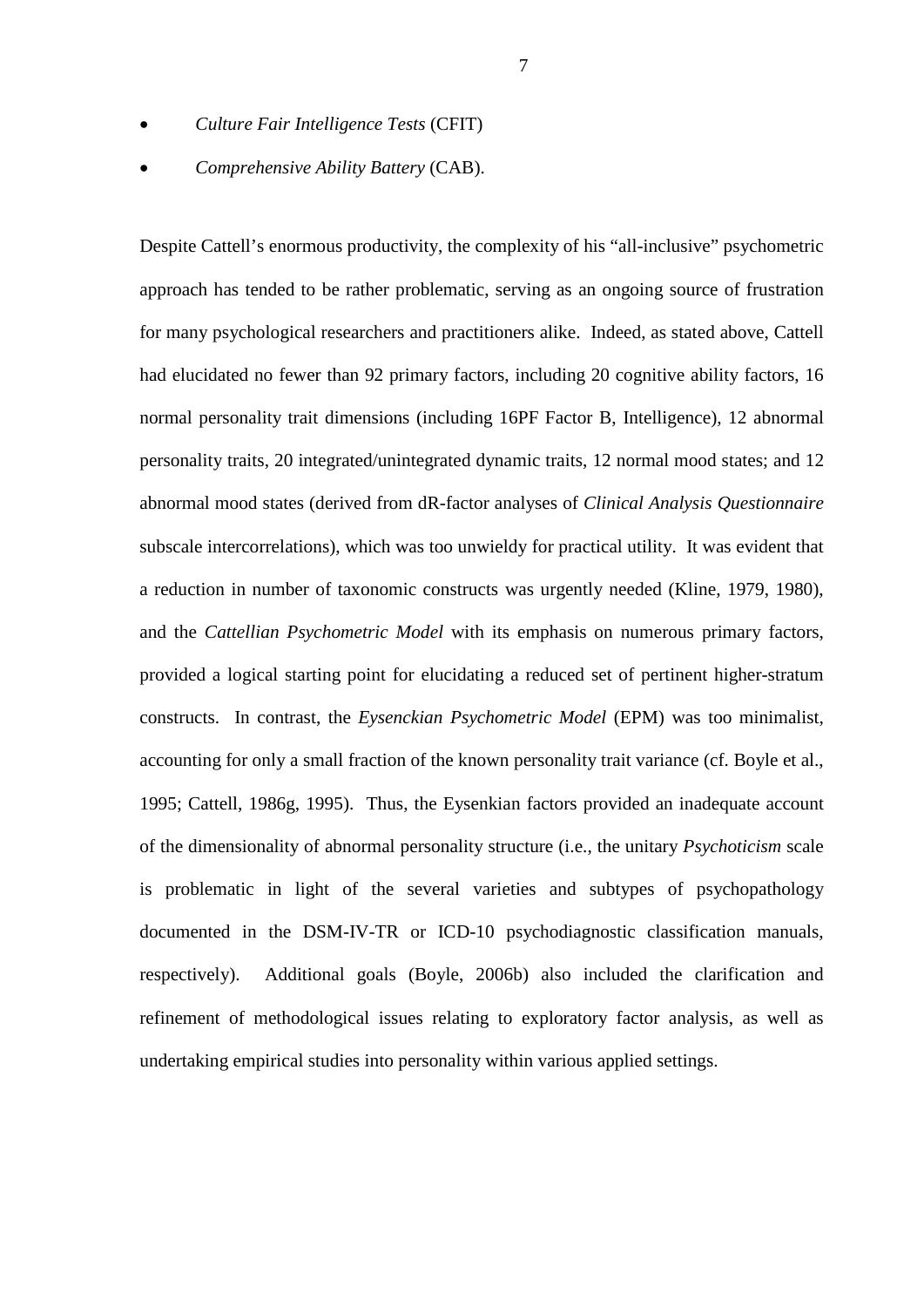Several of the studies presented in this chapter were published either in *Multivariate Experimental Clinical Research* or in *Personality and Individual Differences*, in order to disseminate the research findings to the comparatively small, but select target audience interested in multivariate psychometric research related to personality and individual differences within the Cattellian framework. In contrast to more subjective test construction approaches, the empirical use of factor analysis was used to map out the important underlying psychological constructs, and the derived factors guided subsequent construction of measurement instruments (e.g., Boyle, 1992, 1999). Importantly, since each of the Cattellian instruments including the *Sixteen Personality Factor Questionnaire* or 16PF (Cattell et al., 1970; Krug, 1981), the *Motivation Analysis Test* or MAT (Cattell, 1985; Cattell & Child, 1975; Sweney et al., 1986), and the *Eight State Questionnaire* or 8SQ (Curran & Cattell, 1976) measured essentially discrete variance (see Boyle et al., 1985), and in light of relevant psychometric principles (Boyle, 1985b), the search for higher-stratum factors within each intrapersonal psychological domain appeared especially promising. Accordingly, the sustained program of multivariate research studies presented here comprised many factor analyses of empirical data derived mostly from large samples that cumulatively involved psychometric assessment of many thousands of individuals.

Boyle (1989f) and Fisher and Boyle (1997) reported the higher-stratum factor structure of normal personality traits measured in the *Sixteen Personality Factor Questionnaire* (cf. Cattell, 1994, 1995; Cattell & Krug, 1986; Krug & Johns, 1986), thereby providing support for a simplified and more practical structure of five broad personality dimensions (a 69% reduction). In a factor analysis of the subscale intercorrelations of the 16PF/MAT/8SQ instruments (the first ever such combined study), Boyle (1988c) also reported three additional normal personality dimensions, thereby enabling measurement of a substantially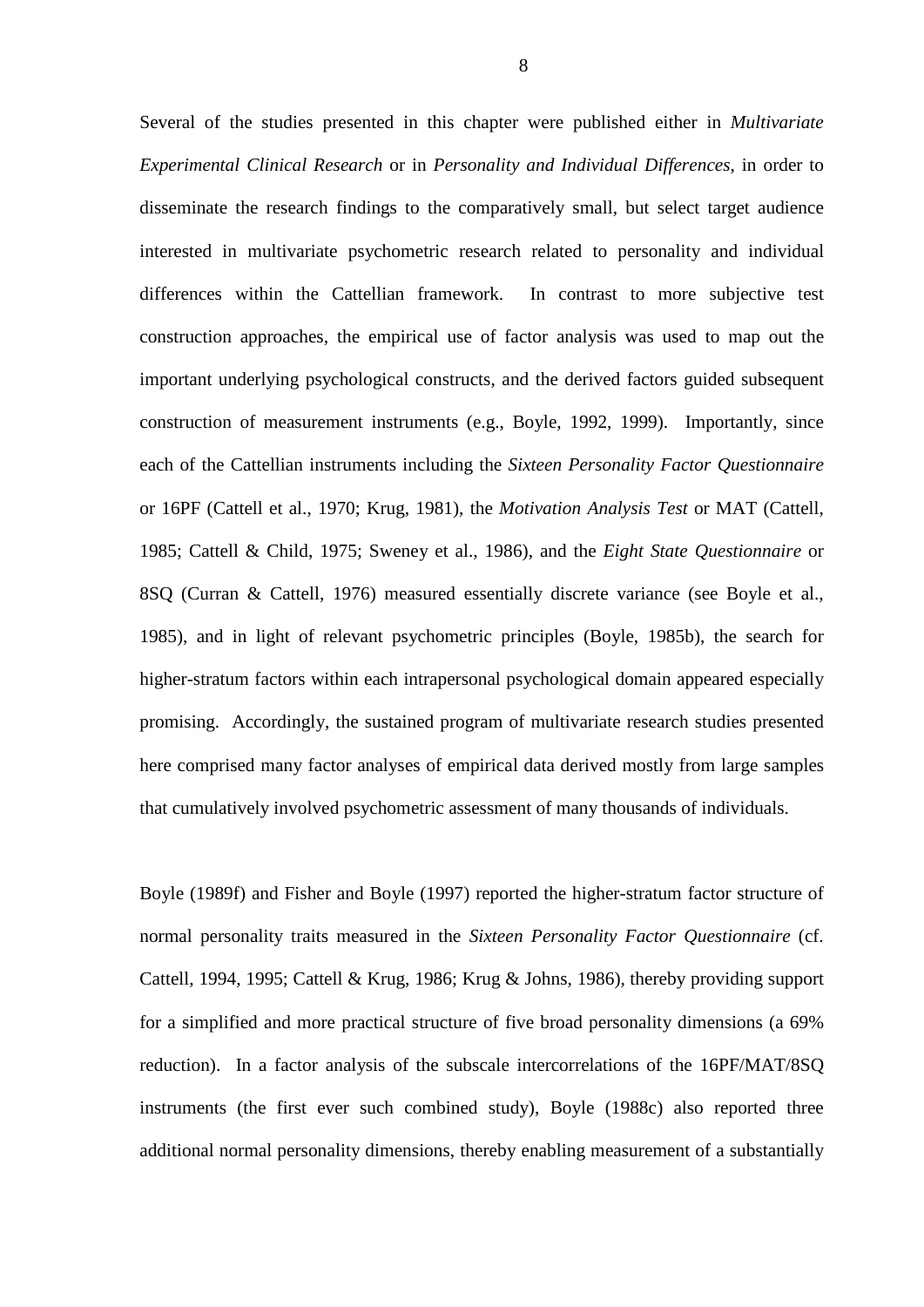greater proportion of the personality trait variance than that provided by the Eysenkian factors. Previously published data for the 16PF, the *Comrey Personality Scales*; and the *Eysenck Personality Inventory* (an early version of the *Eysenck Personality Questionnaire*  or EPQ) was subjected to close scrutiny (Boyle (1989f) using methodologically sound factor-analytic procedures (see Boyle, 1985b, 1988c, 1993b; Boyle & Stanley, 1986; and Boyle et al., 1995, for specification of the factor-analytic methodology employed). Results of this well-cited reanalysis confirmed the work of Krug and Johns (1986) that there are at least five broad normal personality factors labelled: *Extraversion*, *Anxiety-Neuroticism*, *Tough Poise*, *Independence*, and *Control*. These five second-stratum factors have made a substantial impact, having been incorporated, for example, into the revised *Sixteen Personality Factor Questionnaire* (5<sup>th</sup> edition or 16PF5; see H.E.P. Cattell, 2001, 2004; R.B. Cattell & H.E.P. Cattell, 1995; Cattell & Schuerger, 2003). These higher-stratum 16PF5 factors were shown to compare more than favourably with other models of personality structure such as the currently popular *Five Factor Model* (FFM)—(see Boyle, 2006a; Fisher & Boyle, 1997), and were found to correspond with primary T-data factors measured in the *Objective-Analytic Battery* (OAB)--(Cattell & Birkett, 1980).

Boyle et al. (1995) in their chapter in the *International Handbook of Personality and Intelligence* provided a detailed technical critique of the exploratory factor-analytic research leading to development of both the *Sixteen Personality Factor Questionnaire* and the currently popular *Five Factor Model* (cf. Boyle, 2006a; H.E.P. Cattell, 1993). Importantly, simple structure for the *Sixteen Personality Factor Questionnaire* secondstratum factor solution (measured via the  $\pm 0.10$  hyperplane count—see Cattell, 1978) was significantly greater than that observed for the *Five Factor Model* (Boyle et al., 1995; Boyle & Smári, 1997, 1998, 2002; Boyle & Saklofske, 2004; Krug & Johns, 1986),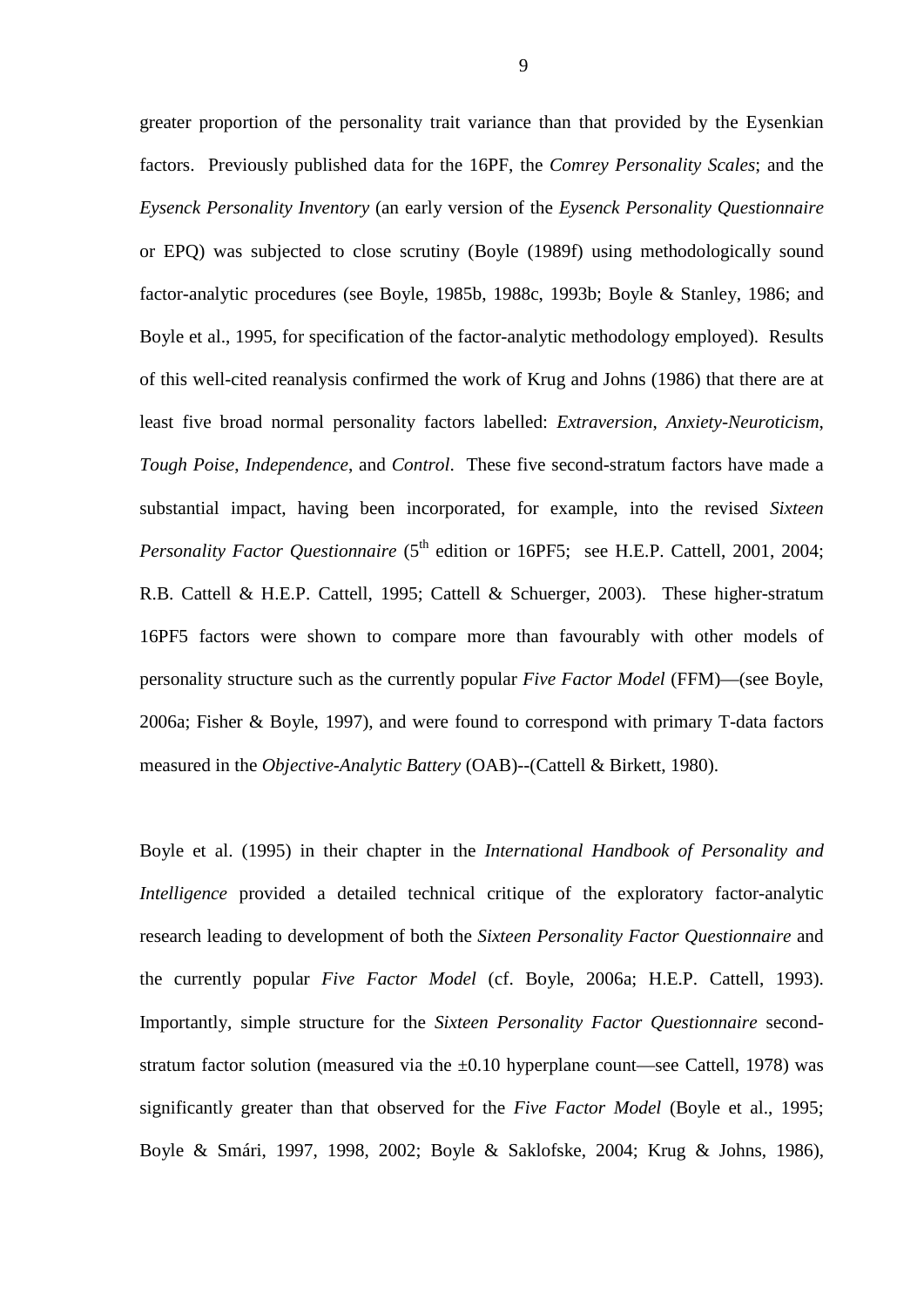suggesting that the *Sixteen Personality Factor Questionnaire* second-stratum factors provide a more satisfactory structuring of the normal personality trait domain than does the popular *Five Factor Model.* However, since the second-stratum Factor QIII (*Tough Poise*), calculated via the algorithm provided in the *16PF Handbook* produced spurious results, Boyle and Robertson (1989) recommended that previous studies involving the computation of second-stratum *Sixteen Personality Factor Questionnaire* factors should be reanalysed in light of the new corrected algorithm. Since historically, the *Sixteen Personality Factor Questionnaire* has been the most highly cited psychometric measure of normal personality, the potential impact of correcting this computational error was considerable.

Parenthetically, we had demonstrated (Cattell et al., 2002) that personality traits are susceptible to modification as a function of life experience, indicative of substantial "structural learning" (see Cattell, 1983; Cattell et al., 2002; Roberts et al., 2006a,b). This finding casts doubt on the adequacy of "static" models of personality structure such as the *Five Factor Model*, thereby providing an advance in our understanding of the structuring of human personality. This new knowledge that personality traits are not fixed, immutable dispositions, but rather are only relatively stable dispositions that are subject to structural change (e.g., as a result of learning and enculturation) undoubtedly will impact greatly on the future construction of personality measurement instruments.

Boyle (1987b) also reported a number of second-stratum factors within the abnormal personality trait domain. The 12 abnormal (psychopathological) trait dimensions measured in the *Clinical Analysis Questionnaire* or CAQ (Krug, 1980) were reduced down to just six second-stratum factors (a 50% reduction) that were labelled: *Depressive Schizophrenia*, *Psychopathic Dominance*, *Psychotic Inadequacy*, *Paranoid Depression*, *Helpless*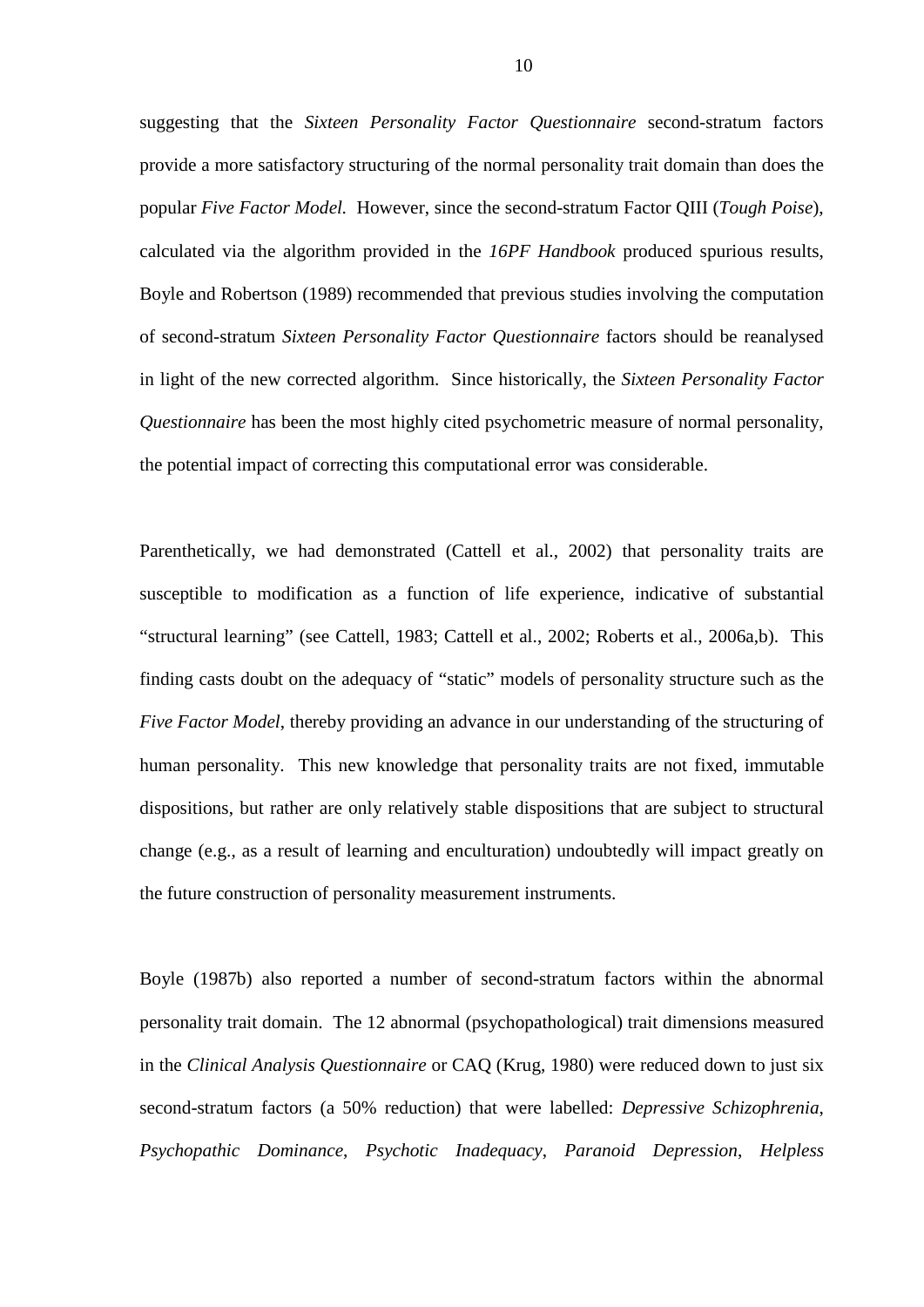*Depression,* and *Anxious Depression*, thereby providing a much greater economy of measurement. Furthermore, the seven primary *Clinical Analysis Questionnaire* depression factors were reduced down to just four broad depression factors, having greater practical, conceptual and measurement utility for researchers and professional psychologists alike (cf. Boyle & Comer, 1990). It is to be hoped that the impact of these findings will likely be realised with future construction of more efficient measures of abnormal personality, based on broad second-stratum, rather than focusing on a plethora of narrow primary trait factors.

Turning to the dynamic (motivation) trait domain (e.g., see Barton et al., 1986; Cattell, 1981, 1985; 1992; Cattell & Child, 1975; Cattell & Kline, 1977; Kline, 1979) several publications (e.g., Boyle, 1985a, 1988c, 1989b; Boyle & Start, 1988, 1989a; and Boyle et al., 1989a) examined the higher-stratum factor structure of objective motivation tests (Tdata measures avoid the problematic item transparency and associated response distortion that plagues Q-data self-report personality questionnaires). While objective tests of cognitive abilities have been used for decades, the use of objective motivation tests has been less prominent. A notable exception has been the Cattellian work with its incorporation of objective T-data tests into the *Motivation Analysis Test* (MAT) and its downward extensions, the *School Motivation Analysis Test* (SMAT) and *Children's Motivation Analysis Test* (CMAT), respectively (Boyle et al., 1988; Cattell, 1985, 1992; Cattell & Child, 1975; Cattell & Warburton, 1967).

Some early work (e.g., Boyle & Cattell, 1984) had examined *Motivation Analysis Test* construct and predictive validity. It was found that presentation of a stressful stimulus induced significant elevations in several dynamic traits (especially *Fear*), lending confidence that factor-analytic refinements would be efficacious (parenthetically, the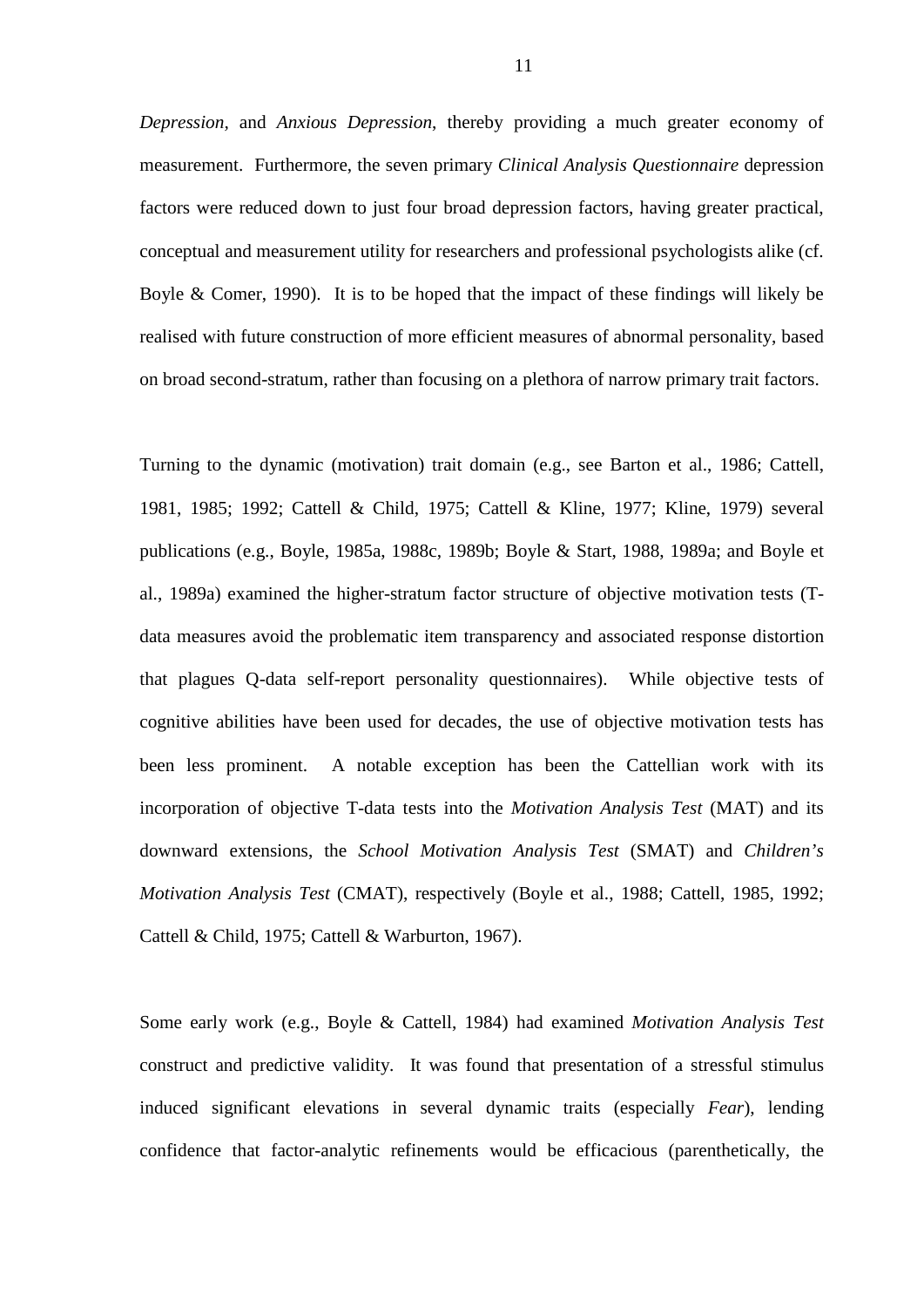empirical findings obtained by Boyle and Cattell also suggested that fear appeals, in the absence of positive instructions, are likely to be ineffective in promoting safer driving behaviours). An earlier factor analysis of the subscale intercorrelations of the MAT/8SQ instruments was subsequently revised (Boyle, 1985a) using more methodologically sound factor-analytic procedures, resulting in reduction of the 20 integrated/conscious (I) and unintegrated/unconscious (U) primary *Motivation Analysis Test* dimensions down to just seven second-stratum factors (a 65% reduction). The broad dynamic trait factors delineated were labelled: *Home Orientation*, *Pugnacity*, *Narcism* (narcissism), *Career Orientation*, *Fear, Self-sentiment*, and *Superego* (specific factor-analytic procedures were provided in Boyle, 1993b). Accordingly, an updated, simplified *Motivation Analysis Test*, constructed to measure the above higher-stratum factors, would make the instrument more useful as a measure of dynamic traits. The impact of such a revised addition to the psychometric armamentarium would likely be considerable, since objective T-data tests of motivation are rare.

Boyle (1989b) also investigated higher-stratum factors in the *School Motivation Analysis Test* (version used with adolescents). The 20 (U and I) primary factors were reduced down to just five second-stratum factors (a 75% reduction). In line with the recent verification that personality structure can be modified somewhat as a result of experience (Cattell et al., 2002), so too, reduction in second-stratum factors (five SMAT factors versus seven MAT factors) pointed to the developmental nature of motivational structure. In Boyle et al. (1989a), evidence for a possible sixth second-stratum *School Motivation Analysis Test* factor was obtained. However, variation in factor pattern solutions suggested that, as with the objective *Motivation Analysis Test*, further psychometric refinement of the *School Motivation Analysis Test* was also required (cf. Boyle et al., 1989a,b). Hopefully, such a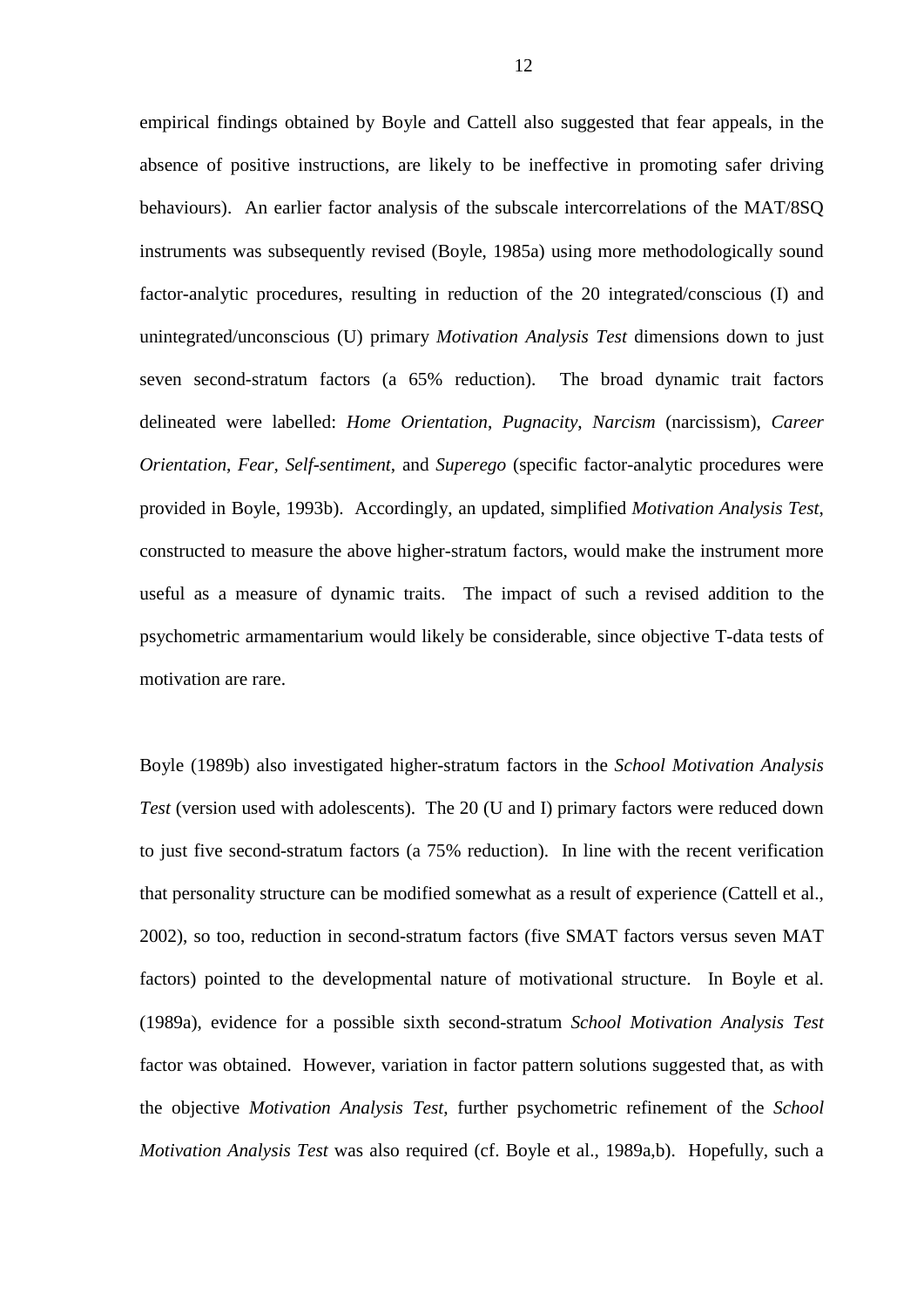revised objective T-data instrument would enable the valid measurement of factoranalytically elucidated dynamic traits among adolescents.

In addition, Boyle and Start (1988) reported broad second-stratum *Children's Motivation Analysis Test* factors (version used with primary school children). The four factors that emerged (an 80% reduction) were labelled: *Superego*, *Narcism* (narcissism), *Play*, and *Selfsentiment*. It was noted that *School Orientation* (second-stratum SMAT factor) was not included among the *Children's Motivation Analysis Test* second-stratum factors, suggesting perhaps that primary school children have not yet developed a strong motivational focus on school activities (cf. Boyle & Houndoulesi, 1993). This finding is consistent with the observation that motivational structure itself is partly a product of experiential learning, wherein sentiments are culturally acquired. In a comparison of gender differences in motivation (Boyle & Start, 1989a,b), the second-stratum factor loadings for primary school boys and girls differed appreciably, suggesting general differences in interests and motivational structure. Girls obtained significantly higher mean scores on *Fear, Pugnacity,*  and *Curiosity*, whereas boys obtained significantly higher scores on *Play*. Theoretically, at least, if these observed gender differences in motivation were taken into account and explicitly capitalised upon with the aim of producing enhanced educational outcomes, the impact of this finding could be considerable.

A research note (Boyle (1989c) reported the first available normative data for the (unpublished) *Children's Motivation Analysis Test.* Provision of this normative data was useful, establishing an objective basis for comparing children's *Children's Motivation Analysis Test* scores. In a study that manipulated curiosity and boredom states, Boyle et al. (1993) provided some predictive validity for the instrument. Four of the 20 (U and I)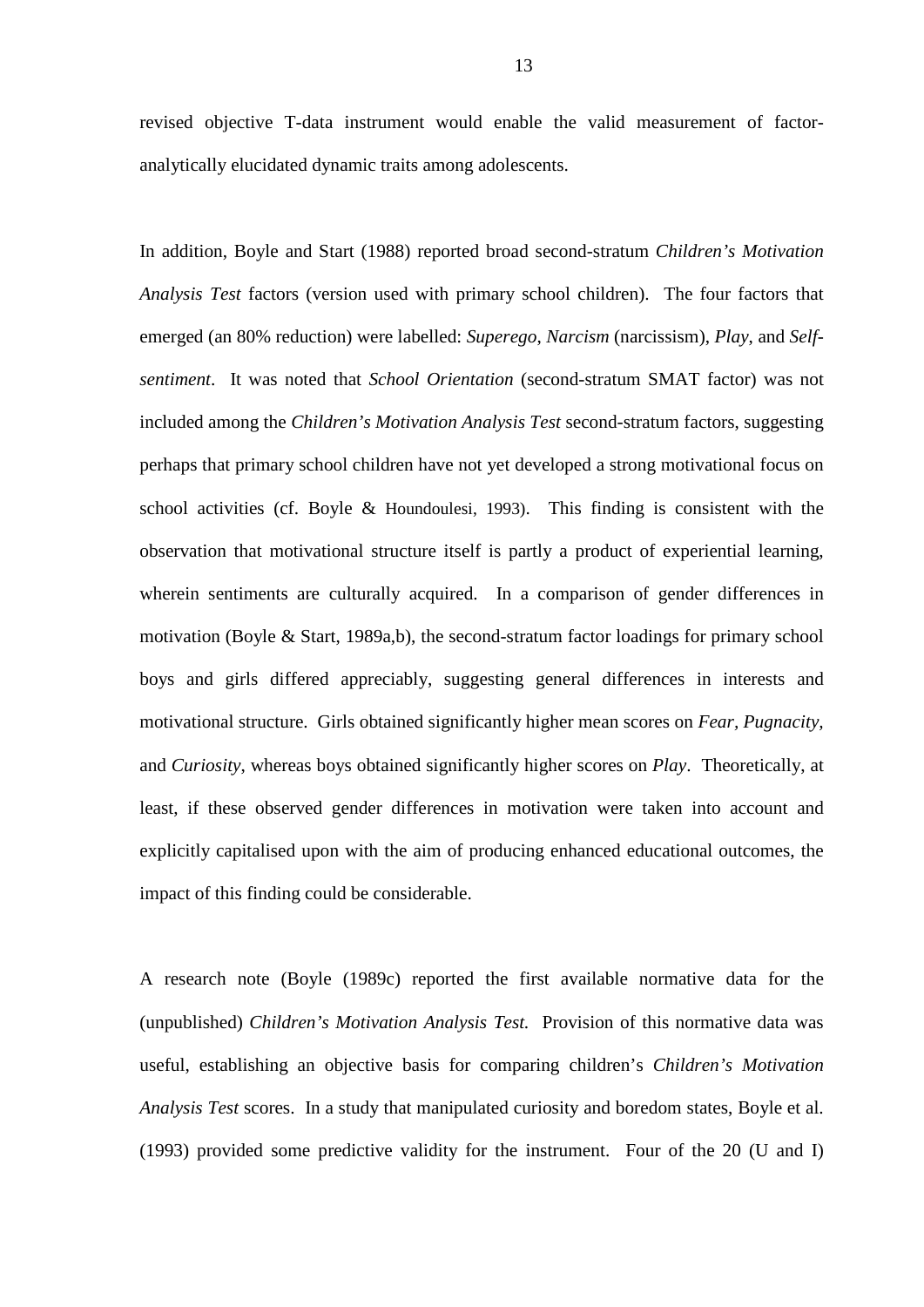CMAT factors exhibited significant changes in mean scores following experimental interventions (decreases were observed in *I-Assertiveness* and *I-Fear*; increases were observed in *U-Narcism* and *U-Pugnacity*). These findings (cf. Boyle & Cattell, 1984) provided further evidence of the situational sensitivity of the dynamic trait factors. It was observed also that *Superego* and *Self-sentiment* appeared to emerge factor analytically as "master sentiments" for all three MAT/SMAT/CMAT instruments. Finally, Boyle (1988c)--in the *Handbook of Multivariate Experimental Psychology*--summarized the psychometric findings from several empirical studies carried out conjointly into the MAT/SMAT/CMAT instruments. While some evidence of predictive or discriminative validity was observed in each case, it was also apparent that these instruments need extensive psychometric revision, not only to simplify their factor structure, but also to bring them up-to-date for contemporary use.

Turning to the mood-state domain, both canonical correlation analyses and multiple regression analyses, as well as several exploratory factor analyses were undertaken in an attempt to quantify the measurement overlap (in terms of percentage of common measurement variance) across the 8SQ/DES-IV instruments (Boyle, 1986, 1989d). Results demonstrated that only a small number of the *Differential Emotions Scale* (DES-IV) subscales predicted most of the 8SQ variance, and vice versa, showing that the *Eight State Questionnaire* (8SQ) alone does not provide comprehensive assessment of the mood-state domain. Redundancy analyses of the 8SQ/POMS instruments (cf. Boyle, 1987b) demonstrated that the *Eight State Questionnaire* and *Profile of Mood States* (POMS) instruments measured considerable discrete variance, supporting the search for higherstratum state factors from factor analyses of all three 8SQ/POMS/DES-IV mood-state instruments.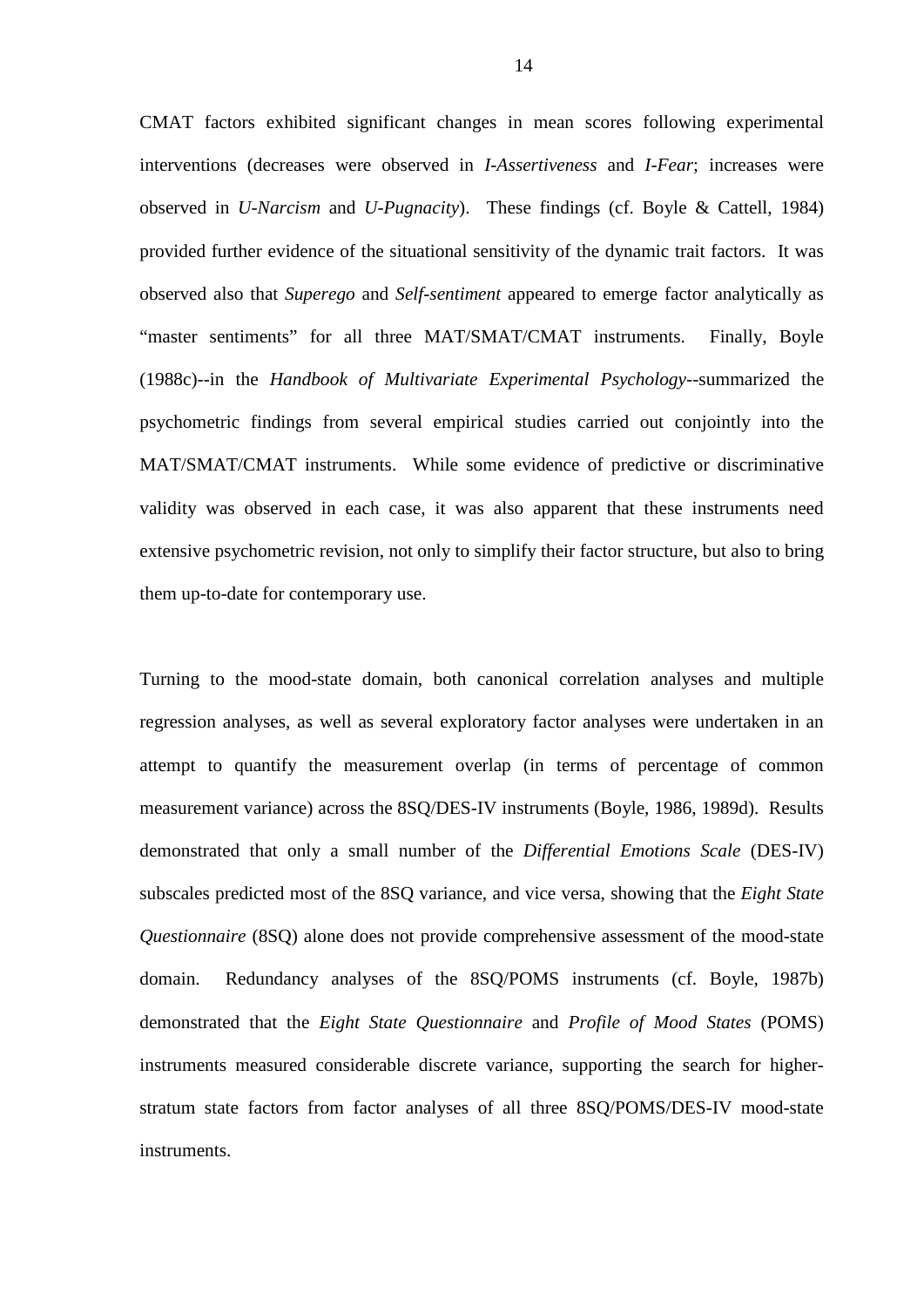Accordingly, several factor-analytic studies (Boyle, 1987d, 1988a, 1989e, 1991c) sought higher-stratum mood state factors from the 8SQ/POMS/DES-IV instruments (while Cattell had delineated 12 mood-state factors, only the first eight were incorporated into the 8SQ). The outcome of these studies was a significant reduction from 12 primary factors down to just four broad mood-state factors (a 67% reduction) that were labelled: *State Extraversion*, *State Neuroticism*, *State Hostility*, and *Arousal-Fatigue*, respectively. In addition, a differential (dR) scale factoring of the *Clinical Analysis Questionnaire* (Boyle, 1987a) provided evidence for two abnormal mood-state factors (an 83% reduction) that were labelled *Paranoid State* and *Psychopathic Dominance State*, respectively (cf. Cattell & Kameoka, 1985). Taken together, these findings provided justification for the construction of new simplified scales that focused on broad second-stratum dimensions. In Boyle and Katz (1991), multidimensional scaling (MDS) of 8SQ/DES-IV data also revealed that most DES-IV subscales were aligned in close proximity to each other, suggesting inadequate separation, and therefore suggesting the need for psychometric refinement of the *Differential Emotions Scale*. In contrast, separate factor analyses of the POMS/8SQ (see Boyle, 1988a) confirmed the purported factor structure for each instrument.

In regard to the taxonomic structure of cognitive abilities, a hierarchical model comprising broad higher-stratum factors, several primary factors, and numerous specific abilities also had been postulated within the *Cattellian Psychometric Model* (e.g., Cattell, 1982a, 1987a; Cattell & Cattell, 1977). Boyle (1988b, 1995) reported that both *Fluid*  $(G_f)$  and *Crystallised*  $(G_c)$  intelligence factors are accompanied by a number of important secondstratum ability factors labelled: *Memory Capacity* (G<sub>m</sub>), *Perceptual Speed* (G<sub>ps</sub>), *Retrieval Capacity*  $(G_r)$ , *Visualisation Capacity*  $(G_v)$ , and *Auditory Organisation*  $(G_a)$ . This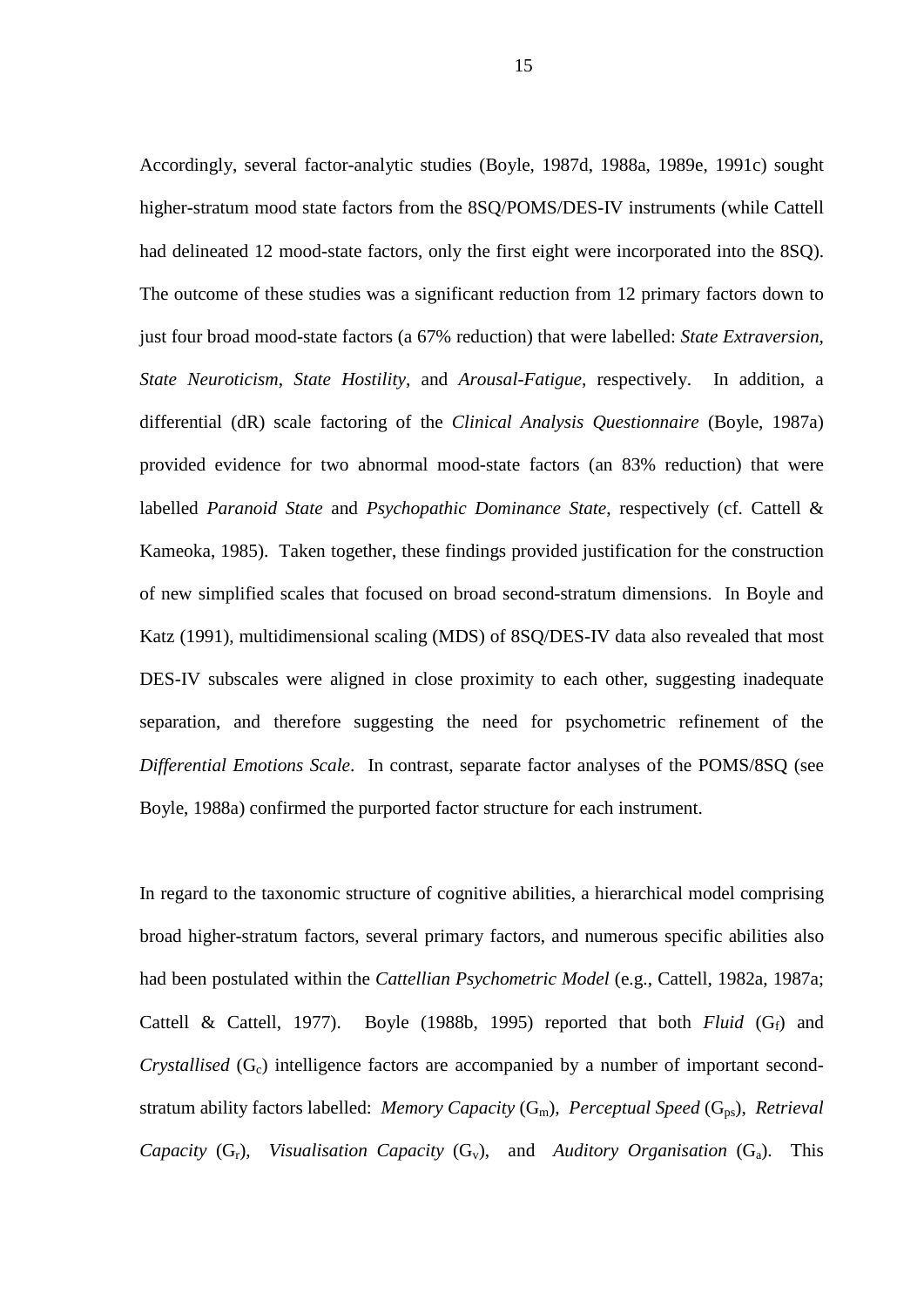reduced number of ability factors, as compared with say the 20 primary factors measured in the *Cognitive Ability Battery* (CAB), would appear to have greater practical utility (a 75% reduction). While these higher-stratum cognitive ability factors have been incorporated to some extent into existing ability measures there appears to be room for construction of a new, simplified intelligence test that simultaneously measures each of the higher-stratum factors and builds on well-established instruments such as the *Stanford-Binet Intelligence Scale* (SB-IV) and the *Wechsler Intelligence Scales*. Boyle (1990b) and Bernard et al. (1990) reported exploratory, congeneric and confirmatory factor analyses of SB-IV data that supported the four putative Area dimensions (*Verbal Reasoning, Quantitative Reasoning, Abstract-Visual Reasoning, and Short-Term Memory*). Boyle (1993a, 1995) as well as Boyle et al. (1995) and Stankov et al. (1995) examined the covariation between personality and cognitive ability measures. Their findings revealed only slight measurement overlap, suggesting that personality and ability factors measure essentially discrete psychological domains.

Other psychometric studies, either arising from or benefiting research into the Cattellian Psychometric Model, contributed new insights relating to: (1) use of change scores in canonical-redundancy analyses of multidimensional mood-state instruments, thereby avoiding "trait contamination variance" (Boyle, 1987e). This study demonstrated that neither the *Eight State Questionnaire* nor the *Differential Emotions Scale* provided comprehensive coverage of the mood-state domain, highlighting the need to include additional scales in factor analyses of mood-state data. (2) desirable levels of item homogeneity in psychometric scales (Boyle, 1991a). This highly cited study demonstrated that to achieve greater breadth of measurement, item homogeneity (e.g., as measured via the Cronbach alpha coefficient) should be moderate rather than maximal. (3) validity of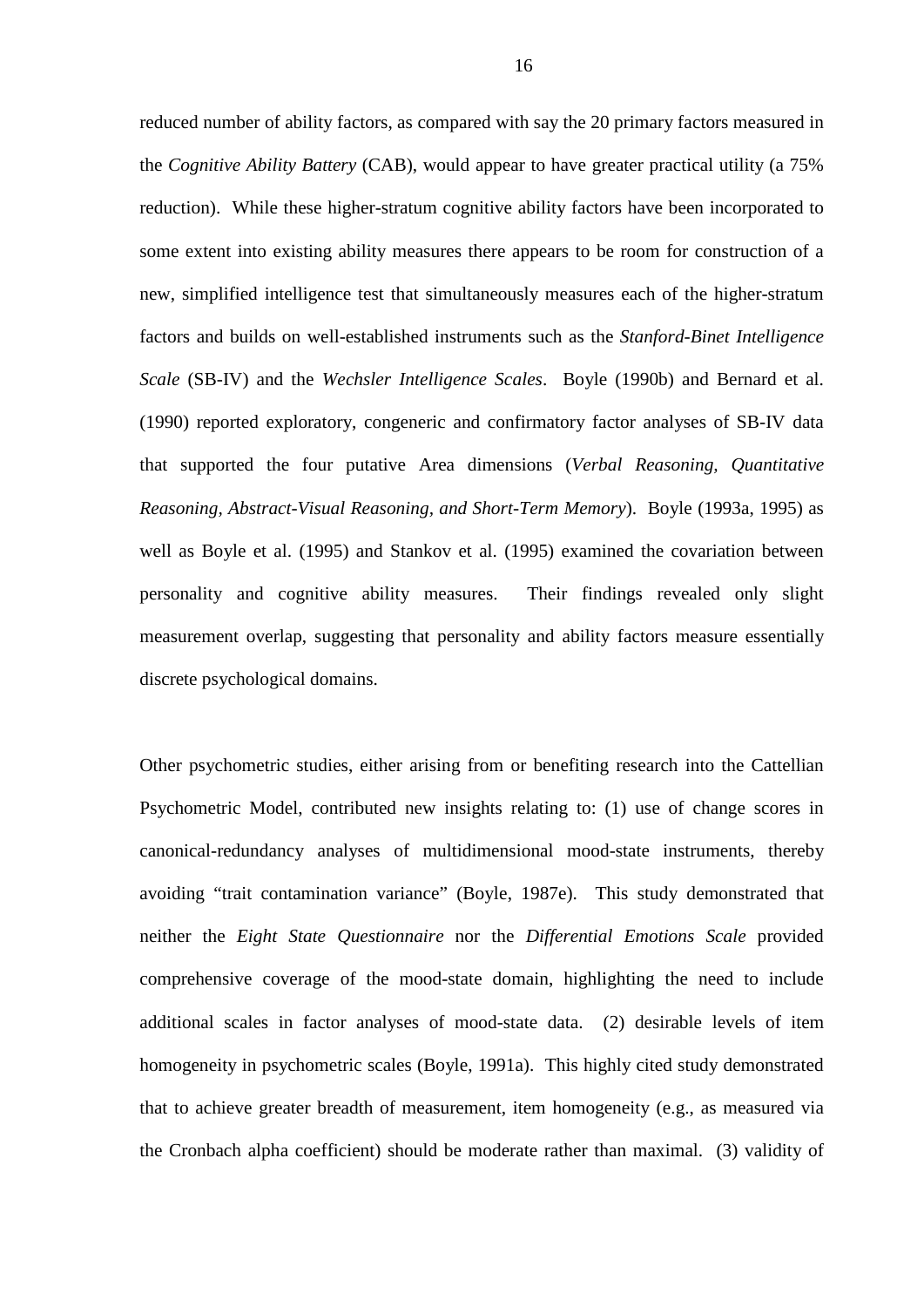meta-analytic procedures (Fernandez & Boyle, 1996). This paper highlighted the importance of framing hypotheses in a rigorous operational manner, making adjustments and taking sample size into account in estimating effect sizes. (4) test validity as a function of method of administration (Grossarth-Maticek et al., 1995). This study demonstrated that the outcomes of psychological investigations may depend greatly on the particular test administration method employed. Taken together, these and other methodological papers have clarified several important psychometric issues, serving as an essential prerequisite for improved psychological test construction. In addition, substantive advances have included calculation of measurement redundancy across different instruments via canonical correlation analyses (e.g., 16PF/MAT); derivation of multiple regression prediction equations for translating scores across different measures (e.g., 8SQ/POMS/DES-IV); as well as elucidation of higher-stratum factors for both normal and abnormal (psychopathological) personality traits (16PF/CAQ), dynamic (motivation) traits (MAT/SMAT/CMAT), and transitory mood states (8SQ), respectively.

This sustained research program has also culminated in a number of integrative technical reviews and position papers (e.g., Boyle & Smári, 2002; Boyle et al., 2001; Fisher & Boyle, 1997) some of which were published in foreign-language peer-reviewed journals (Norwegian, Spanish, French, plus some abstracts in German and Japanese), thereby increasing international visibility and dissemination of the findings. Finally, Boyle and Saklofske (2004) provided a comprehensive and relatively up-to-date integrative overview of research findings within the field of personality and individual differences.

#### **Summary of Major Outcomes of this Research:**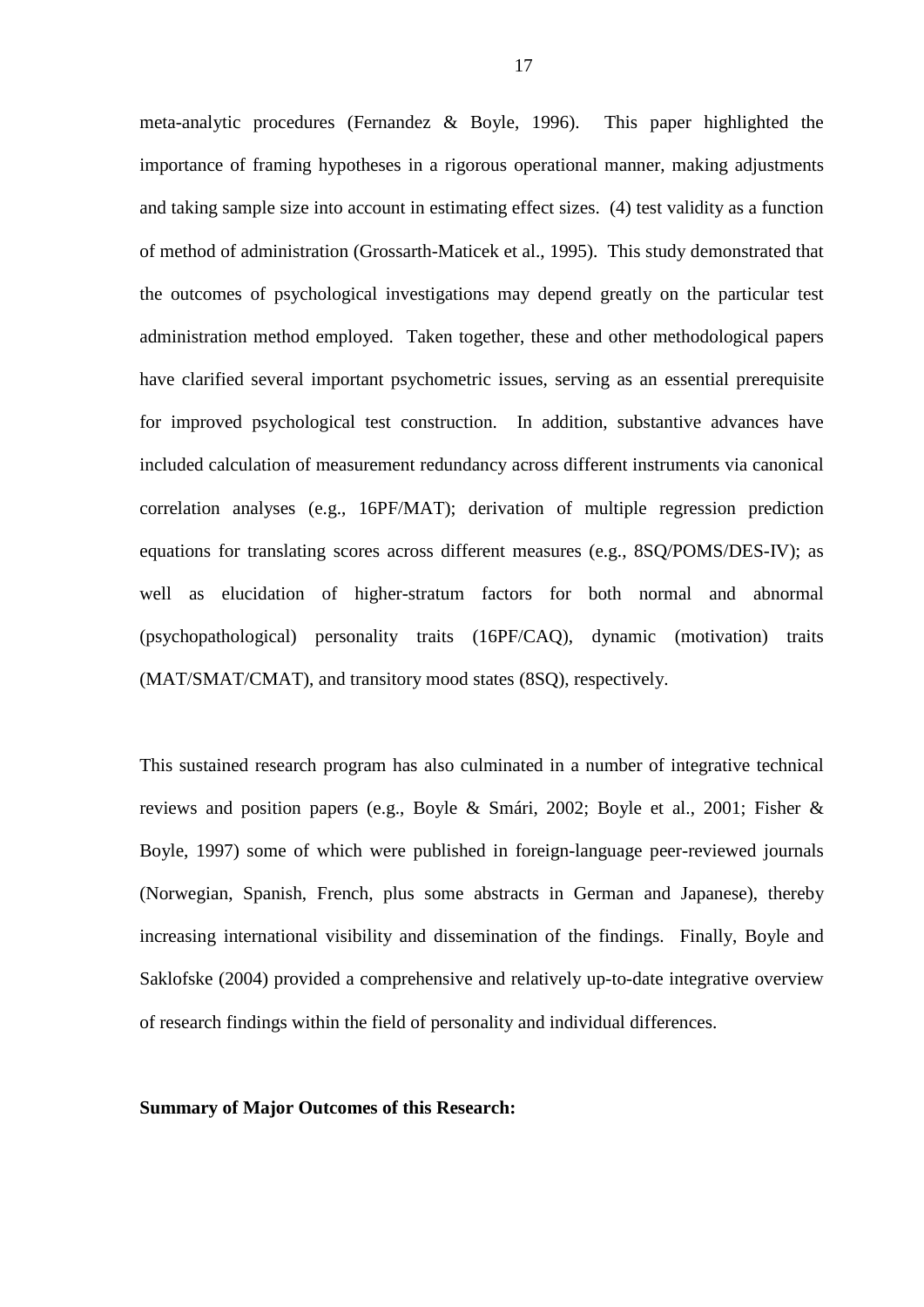- Justification of the search for higher-stratum factors, since 16PF/MAT/8SQ measured substantial discrete variance.
- Reduction of 16PF primary factors down to five broad factors. (69*% reduction*)
- Demonstration of significantly greater simple structure for the 16PF second-stratum factors than for the FFM.
- Reduction of 12 CAQ abnormal personality trait dimensions down to six broad factors. (*50% reduction*)
- Reduction of 20 (U and I) MAT factors down to seven broad factors. (*65% reduction*)
- Reduction of 20 (U and I) SMAT factors down to five broad factors. (*75% reduction*)
- Reduction of 20 (U and I) CMAT factors down to just four broad factors. (*80% reduction*)
- Demonstration that *Superego* and *Self-sentiment* emerged as "master sentiments" for all three MAT/SMAT/CMAT instruments.
- Reduction of 12 (8SQ/POMS/DES-IV) primary mood-state factors down to just four broad factors. (*67% reduction*)
- Elucidation of two abnormal CAQ mood-state dimensions. (*83% reduction*)
- Reporting of five broad ability factors. (*75% reduction*)
- Reduction of 92 *Cattellian Psychometric Model* primary factors (ability, personality, motivation, and mood-state domains) down to 29 broad factors. (*68% reduction*)
- Production of simplified *Boyle Psychometric Model* (30 broad factors with inclusion of the curiosity construct).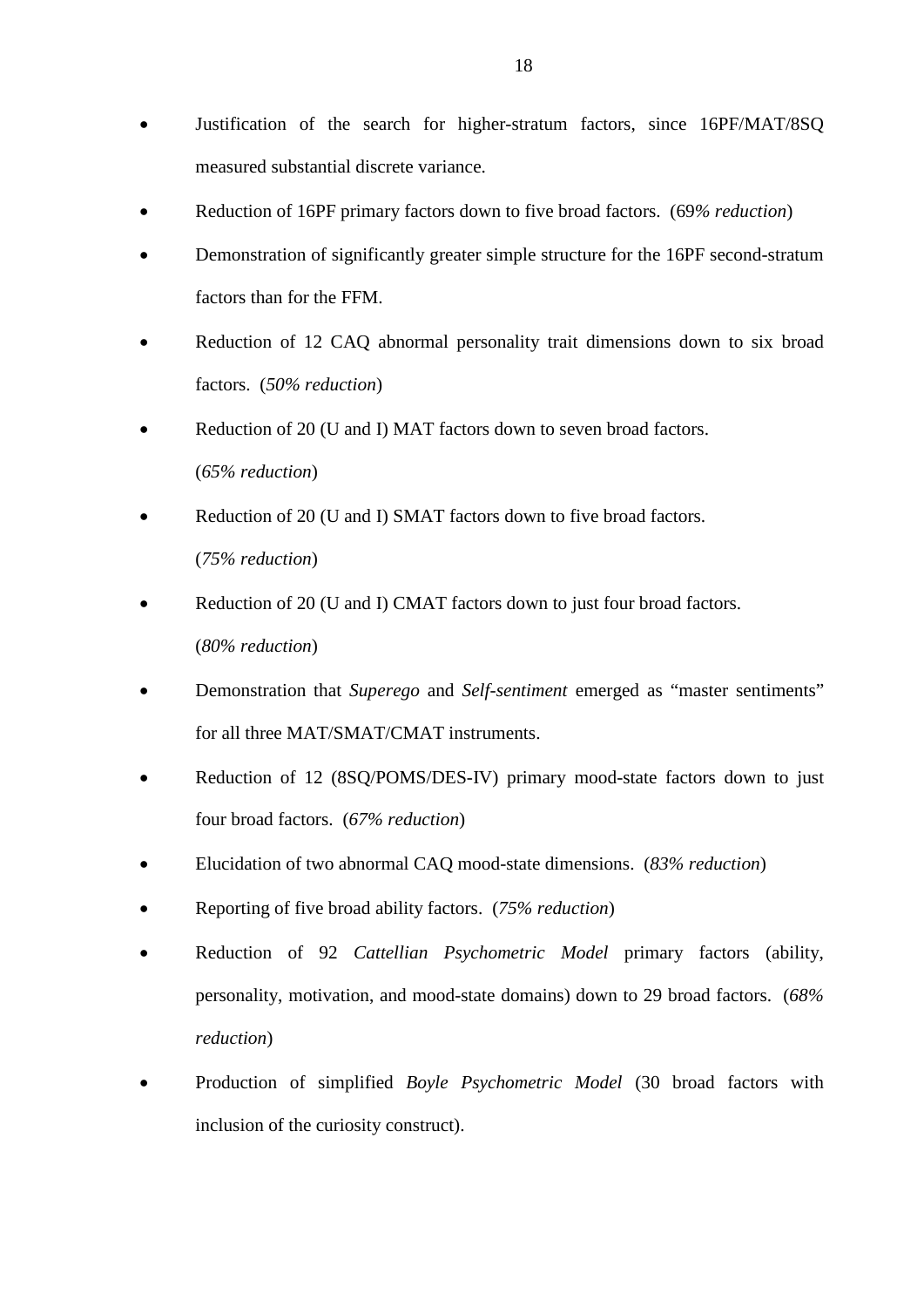#### Methodological Recommendations

- Evaluate item homogeneity in terms of *both* internal consistency *and* item redundancy and to enhance breadth of measurement by including greater diversity of items in psychometric scales.
- Use *objective personality tests* rather than subjective, item-transparent self-report scales (to avoid motivational/response distortion).
- Measure reliability via immediate and longer-term test-retest (*dependability* vs. *stability*) estimates for state-trait measures.
- Use methodologically sound exploratory factor-analytic (EFA) methods.
- Demonstrated that *method of test administration* significantly influences predictive validity of psychometric tests.

## Summary and Conclusions

This sustained body of empirical research (Boyle, 2006b) has pinpointed a number of limitations in the psychometric assessment of personality and individual differences within the framework of the *Cattellian Psychometric Model*. It has identified several important questions needing to be addressed, and has included many experimental and/or empirical studies, providing a set of more practical taxonomic constructs for effective use by the psychological, medical, educational and commercial communities. The extensive body of taxonomic research provides a practical solution to the extreme/conflicting positions adopted by earlier investigators (e.g., Cattell's comprehensive approach versus Eysenck's minimalist approach). Over many years, through the sustained application of factor analysis, a simplified version of the *Cattellian Psychometric Model* has been produced, resulting in a 68% reduction from 92 factors down to 29 broad factors. With inclusion of the State Curiosity dimension (also elucidated factor analytically), the *Boyle Psychometric*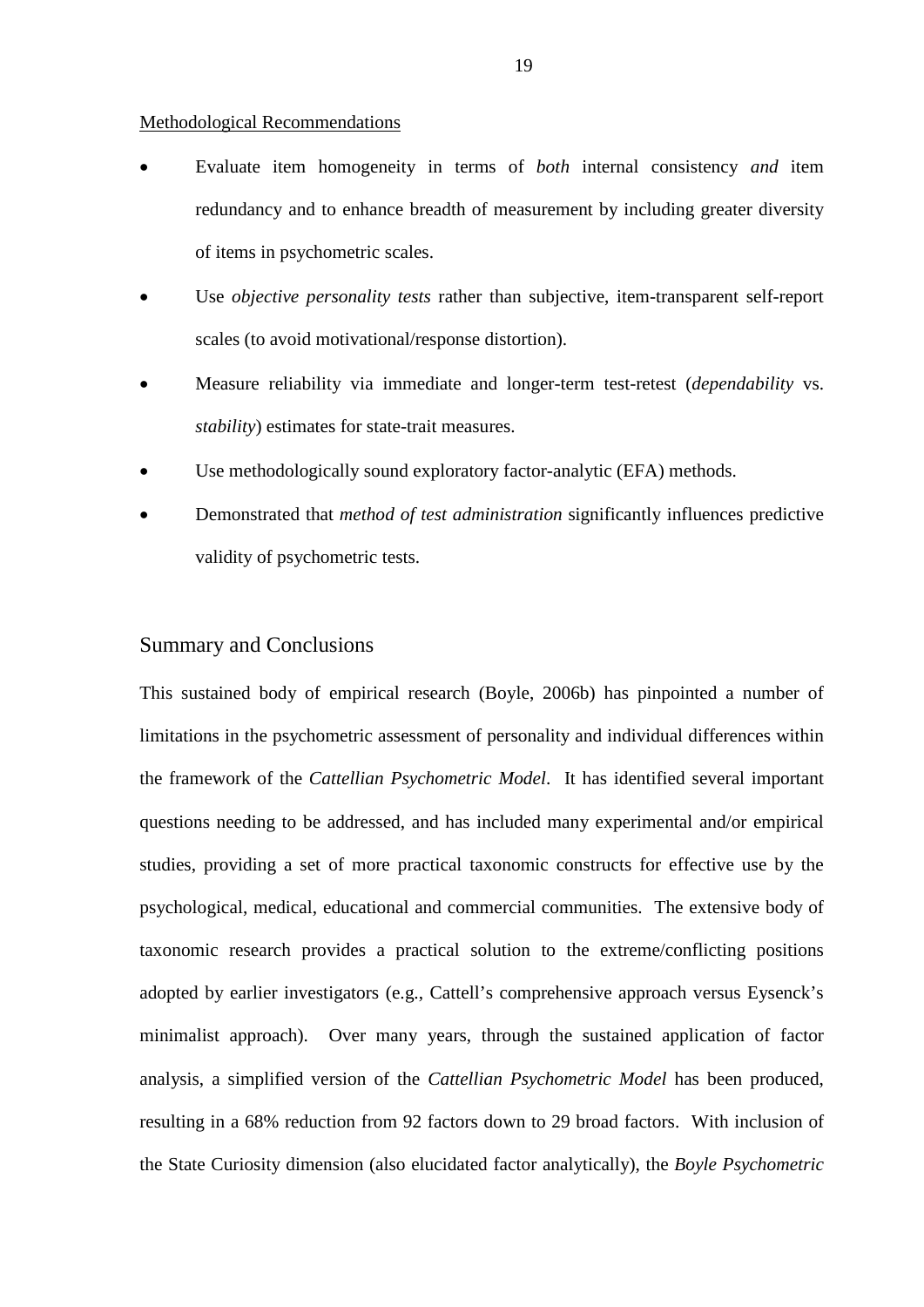*Model*, comprises 30 broad factors that, taken together, cover the intrapersonal psychological domains of cognitive abilities, personality traits, dynamic traits, and transitory mood states, respectively (see Table 1).

---------------------------------------------

## Put Table 1 about here

----------------------------------------------

The next sequential step will be to construct a wide range of modern neo-Cattellian multidimensional psychometric instruments, incorporating the reduced number of higherstratum factors into objective test measures (rather than relying on item-transparent questionnaires with their inherently flawed self-report methodology). The plethora of socalled "personality tests" has literally exploded in recent years. Many of these are relatively simple rating scales (ratings of others or L-data; self ratings or Q-data). Aside from response sets, and superficial reporting, a major problem with subjective L-data and Q-data rating scales of personality/motivation is that they depend upon transparent, face valid items. Item transparency is extremely problematic, inviting response/motivational distortion, such that virtually all current "personality testing" is essentially based on subjective methodology. Correction scales can go only so far, and in some cases (e.g., the *Minnesota Multiphasic Personality Inventory* or MMPI K-scale) application of the proposed modification may produce "corrected" scores that are no more accurate than the "uncorrected" ones.

What is needed are truly *objective interactive tests* of personality traits (with computer implementation, and stimulus items individualised for each respondent). Indeed, Cattell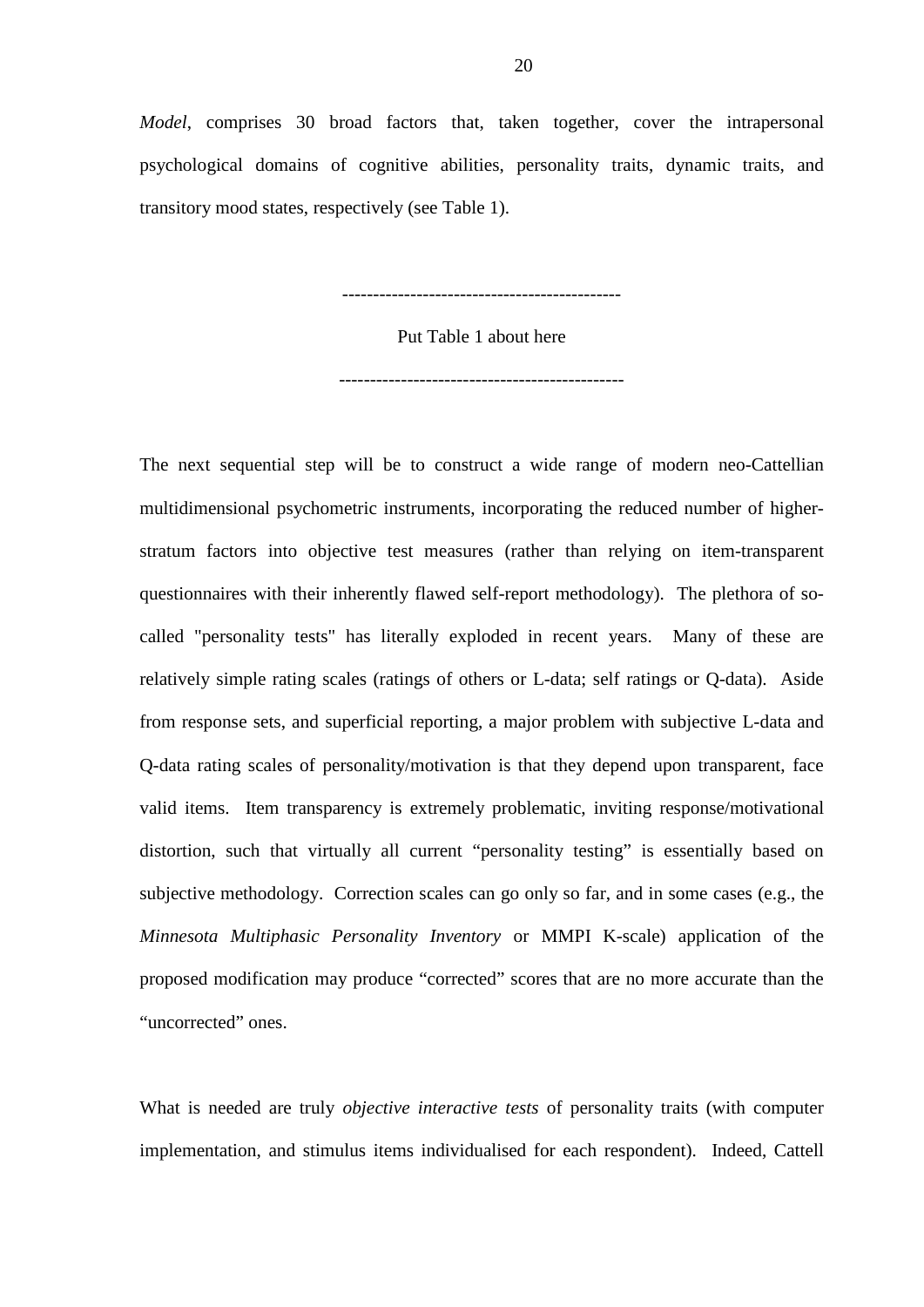and Warburton (1967) had produced a compendium comprising more than 2000 objective T-data personality tests, several of which were subsequently incorporated into the *Objective Analytic Battery* (Cattell & Schuerger, 1978). Evidently, the field of personality measurement needs to be transformed out of its present quagmire (based predominantly on subjective self-report methodology) and lifted onto an altogether more technologically advanced level of objective-interactive testing (Schuerger, 1986).

Hopefully, neo-Cattellian instruments constructed to measure the higher-stratum factors delineated in the *Boyle Psychometric Model* should take approximately 70% less time to administer than is currently required for all 92 *Cattellian Psychometric Model* primary factors using the currently available spectrum of Cattellian instruments (Boyle, 2006b). Such a major saving in testing time should have a considerable beneficial impact for various areas of psychological research and professional practice. Thus, the work presented in this chapter is more than just a summary of past research efforts. It also provides a rich source of hypotheses, and lays the very foundations for challenging and rewarding future works and directions in personality test construction.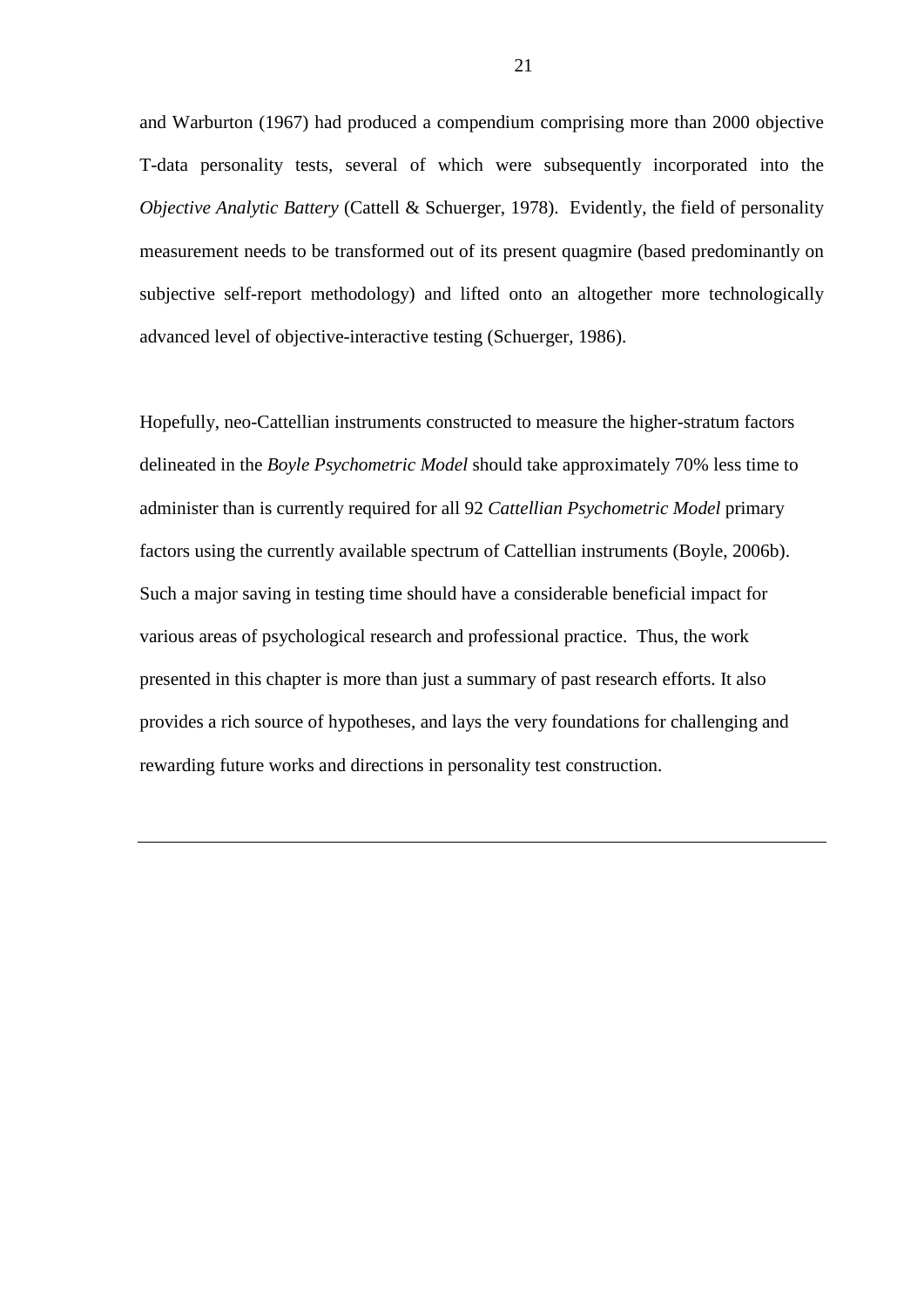#### **References**

- Barton, K., Dielman T. E., & Cattell, R. B. (1986). Prediction of objective child motivation test scores from parents' reports of child-rearing practices. Psychological Reports, 59, 343-352.
- Bernard, M. E., Boyle, G. J., & Jackling, B. F. (1990). Sex-role identity and mental ability. Personality and Individual Differences, 11, 213-217.
- Birkett-Cattell, H. (1989). The 16PF: Personality in depth. Champaign, IL: Institute for Personality and Ability Testing.
- Boyle, G. J. (1983a). Critical review of state-trait curiosity test development. Motivation and Emotion, 7, 377-397.
- Boyle, G. J. (1983b). Effects on academic learning of manipulating emotional states and motivational dynamics. British Journal of Educational Psychology, 53, 347-357.
- Boyle, G. J. (1985a). A reanalysis of the higher-order factor structure of the Motivation Analysis Test and the Eight State Questionnaire. Personality and Individual Differences, 6, 367-374.
- Boyle, G. J. (1985b). Self-report measures of depression: Some psychometric considerations. British Journal of Clinical Psychology, 24, 45-59.
- Boyle, G. J. (1986). Estimation of measurement redundancy across the Eight State Questionnaire and the Differential Emotions Scale. New Zealand Journal of Psychology, 15, 54-61.
- Boyle, G. J. (1987a). Psychopathological depression superfactors in the Clinical Analysis Questionnaire. Personality and Individual Differences, 8, 609-614.
- Boyle, G. J. (1987b). Quantitative and qualitative intersections between the Eight State Questionnaire and the Profile of Mood States. Educational and Psychological Measurement, 47, 437-443.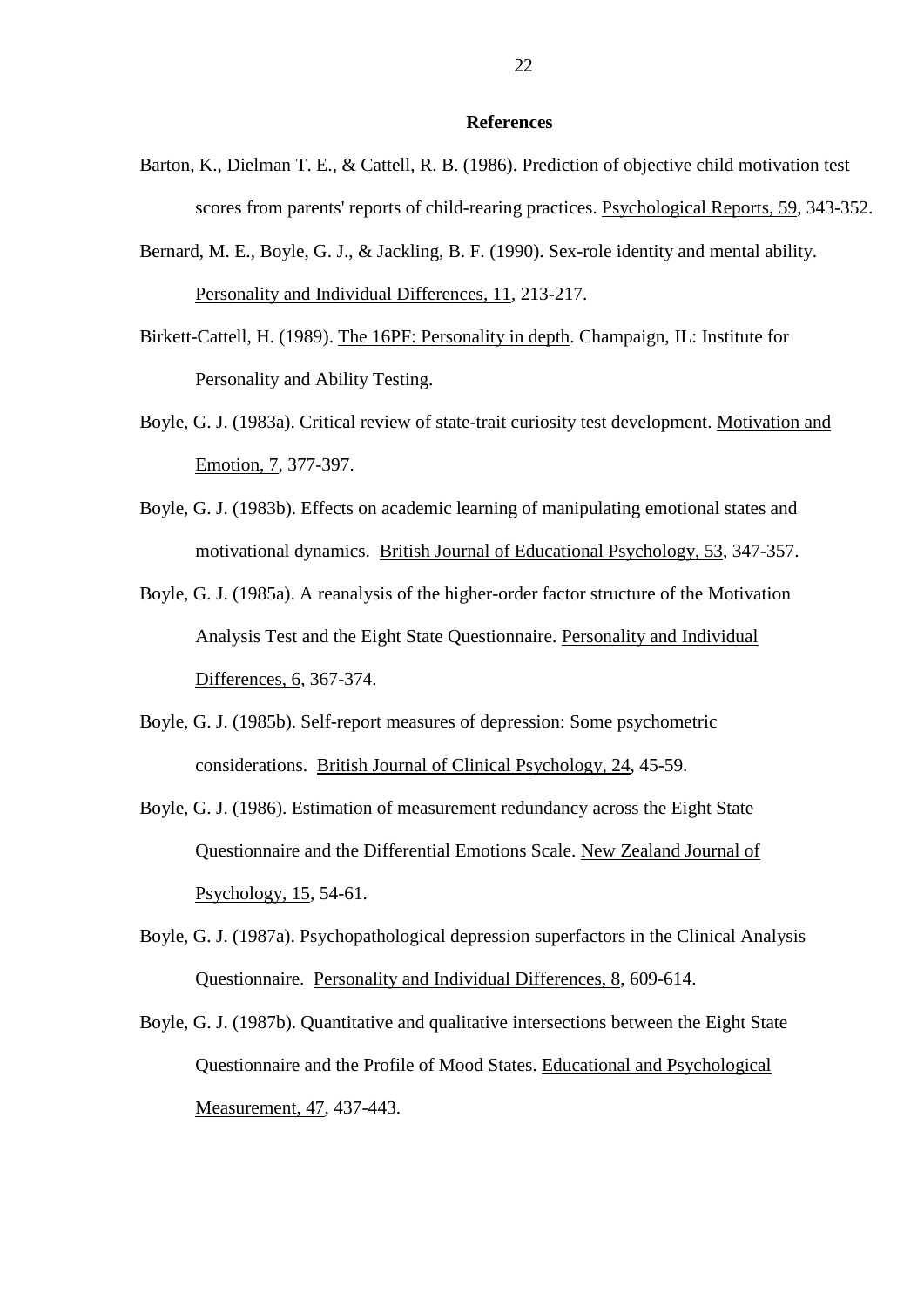- Boyle, G. J. (1987c). The role of intrapersonal psychological variables in academic school learning. Journal of School Psychology, 25, 389-392.
- Boyle, G. J. (1987d). Typological mood-state factors measured in the Eight State Questionnaire. Personality and Individual Differences, 8, 137-140.
- Boyle, G. J. (1987e). Use of change scores in redundancy analyses of multivariate psychological inventories. Personality and Individual Differences, 8, 845-854.
- Boyle, G. J. (1988a). Central clinical states: An examination of the Profile of Mood States and the Eight State Questionnaire. Journal of Psychopathology and Behavioral Assessment, 10, 205-215.
- Boyle, G. J. (1988b). Contribution of Cattellian psychometrics to the elucidation of human intellectual structure. Multivariate Experimental Clinical Research, 8, 267-273.
- Boyle, G. J. (1988c). Elucidation of motivation structure by dynamic calculus. In J. R. Nesselroade & R. B. Cattell (Eds.), Handbook of multivariate experimental psychology (2nd ed.) (pp. 737-787). New York: Plenum.
- Boyle, G. J. (1989a). Breadth-depth or state-trait curiosity? A factor analysis of state-trait curiosity and state anxiety scales. Personality and Individual Differences, 10, 175- 183.
- Boyle, G. J. (1989b). Central dynamic traits measured in the School Motivation Analysis Test. Multivariate Experimental Clinical Research, 9, 11-26.
- Boyle, G. J. (1989c). Children's Motivation Analysis Test (CMAT): Normative data. Psychological Reports, 65, 920-922.
- Boyle, G. J. (1989d). Factor structure of the Differential Emotions Scale and the Eight State Questionnaire revisited. Irish Journal of Psychology, 10, 56-66.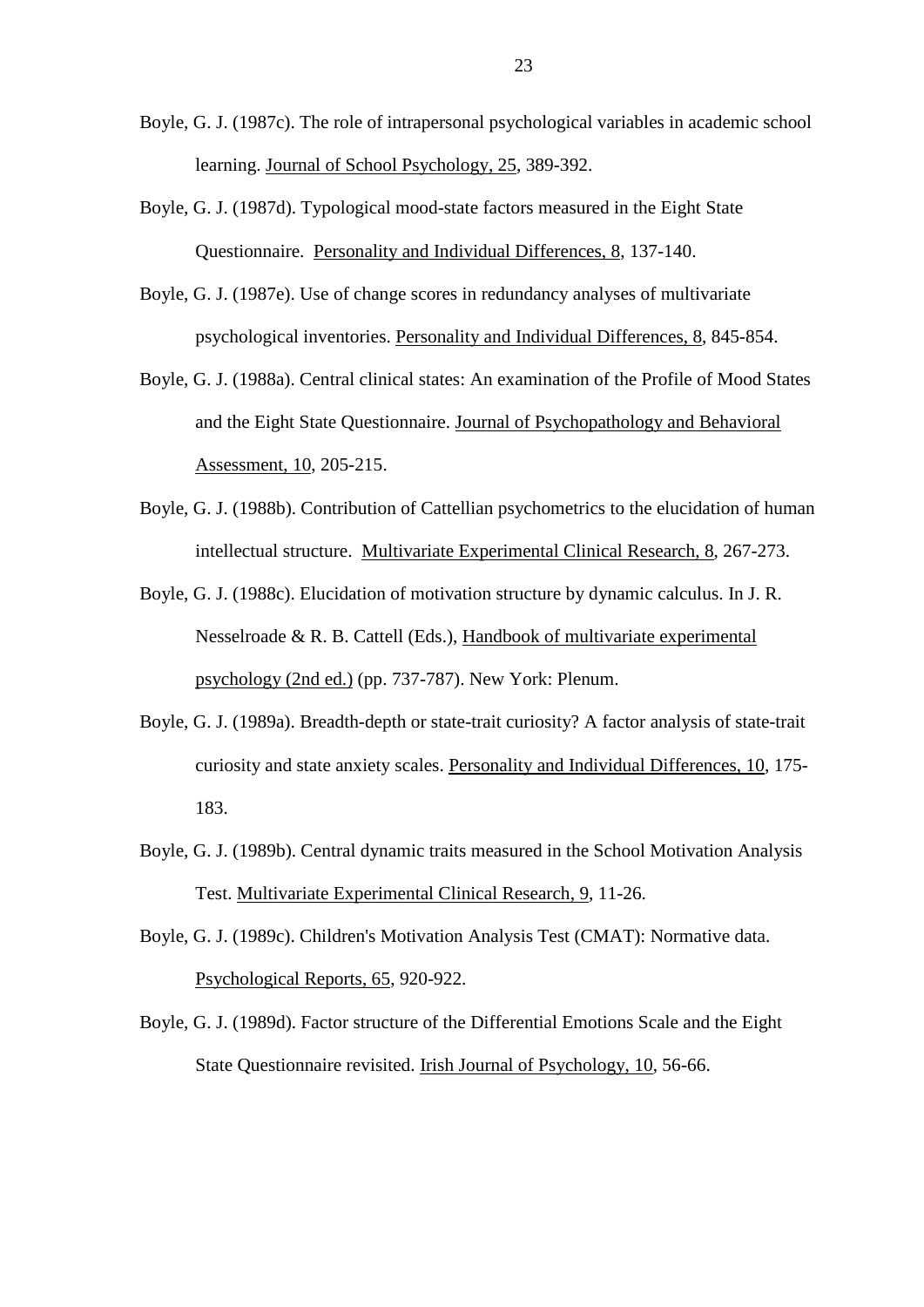Boyle, G. J. (1989e). Re-examination of the major personality-type factors in the Cattell, Comrey and Eysenck scales: Were the factor solutions by Noller et al. optimal? Personality and Individual Differences, 10, 1289-1299.

- Boyle, G. J. (1989f). Review of R. B. Cattell & R. C. Johnson's (1986) "Functional psychological testing: Principles and instruments." Multivariate Experimental Clinical Research, 9, 41-43.
- Boyle, G. J. (1989g). Sex differences in reported mood states. Personality and Individual Differences, 10, 1179-1183.
- Boyle, G. J. (1990a). A review of the factor structure of the Sixteen Personality Factor Questionnaire and the Clinical Analysis Questionnaire. Psychological Test Bulletin,  $3,40-45.$
- Boyle, G. J. (1990b). Stanford-Binet IV Intelligence Scale: Is its structure supported by LISREL congeneric factor analyses? Personality and Individual Differences, 11, 1175-1181.
- Boyle, G. J. (1991a). Experimental psychology does require a multivariate perspective. Contemporary Psychology, 36, 350-351.
- Boyle, G. J. (1991b). Interset relationships between the Eight State Questionnaire and the Menstrual Distress Questionnaire. Personality and Individual Differences, 12, 703- 711.
- Boyle, G. J. (1991c). Item analysis of the subscales in the Eight State Questionnaire (8SQ): Exploratory and confirmatory factor analyses. Multivariate Experimental Clinical Research, 10, 37-65.
- Boyle, G. J. (1999). Pavlovian Temperament Survey (PTS): Australian normative data. In J. Strelau, A. Angleitner, & B. H. Newberry. The Pavlovian Temperament Survey (PTS): An international handbook (pp. 78-84). Seattle, WA: Hogrefe & Huber.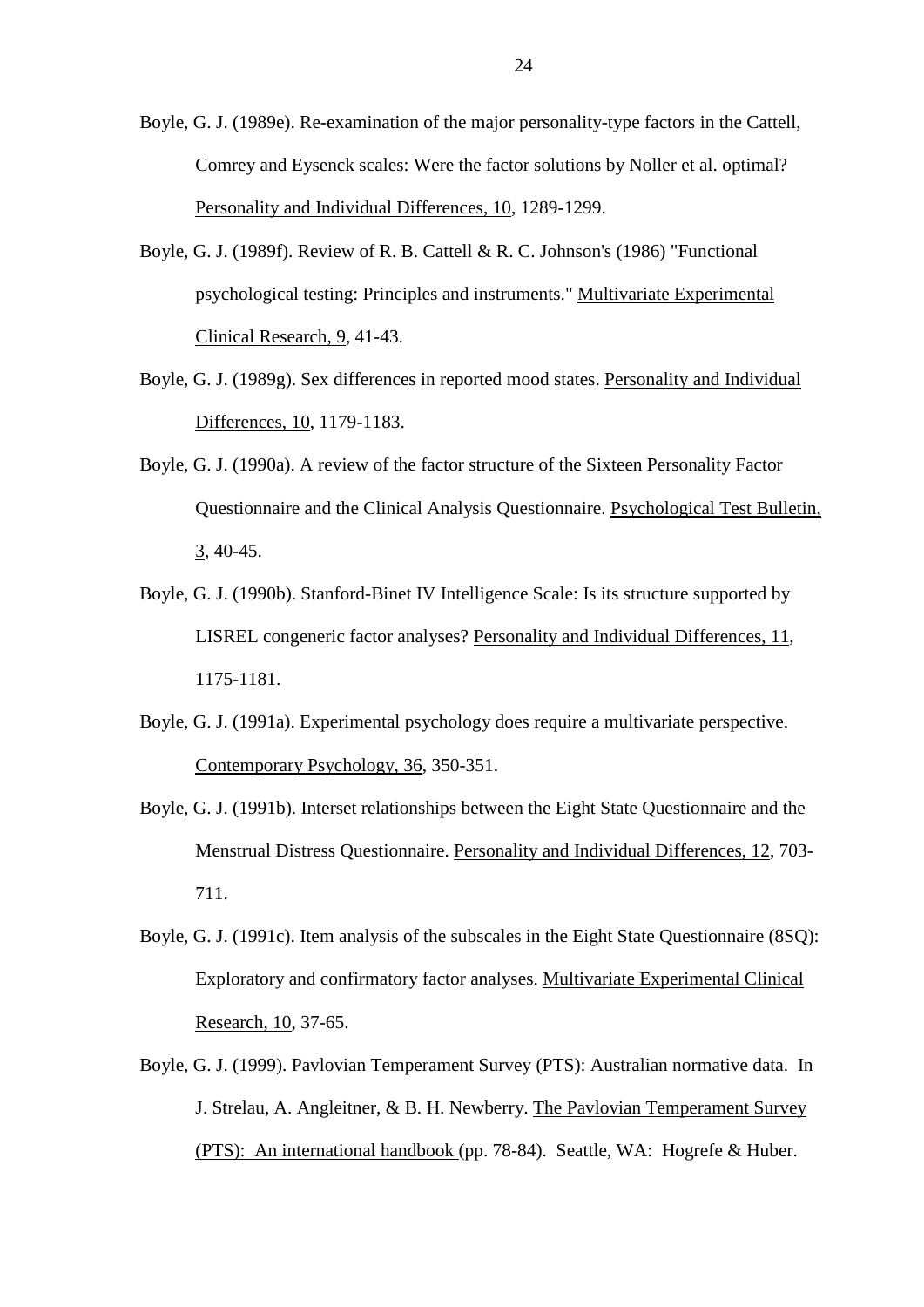- Boyle, G. J. (1992). Multidimensional Mood State Inventory (MMSI). Unpublished, Department of Psychology, University of Queensland.
- Boyle, G. J. (1993a). Intelligence and personality measurement within the Cattellian psychometric model. In G.L. Van Heck, P. Bonaiuto, I. J. Deary, & W. Nowack (Eds.), Personality psychology in Europe, Vol. 4 (pp. 183-201). Tilburg: Tilburg University Press.
- Boyle, G. J. (1993b). Evaluation of the exploratory factor analysis programs provided in SPSSX and SPSS/PC+. Multivariate Experimental Clinical Research, 10, 129-135.
- Boyle, G. J. (1995). Measurement of intelligence and personality within the Cattellian psychometric model. Multivariate Experimental Clinical Research, 11, 47-59.
- Boyle, G. J. (2006a). Five Factor Model of personality structure. In D. Westen, L. Burton, & R. Kowalski (Eds.), Psychology: Australian and New Zealand edition (p. 443). Milton, Queensland: Wiley.
- Boyle, G. J. (2006b). Scientific analysis of personality and individual differences. D.Sc.Thesis. St. Lucia: University of Queensland.
- Boyle, G. J., & Cattell, R. B. (1984). Proof of situational sensitivity of mood states and dynamic traits--ergs and sentiments--to disturbing stimuli. Personality and Individual Differences, 5, 541-548.
- Boyle, G. J., & Cattell, R. B. (1987). A first survey of the similarity of personality and motivation prediction of 'in situ' and experimentally controlled learning, by structured learning theory. Australian Psychologist, 22, 189-196.
- Boyle, G. J., & Comer, P. G. (1990). Personality characteristics of direct-service personnel in community residential units. Australia and New Zealand Journal of Developmental Disabilities, 16, 125-131.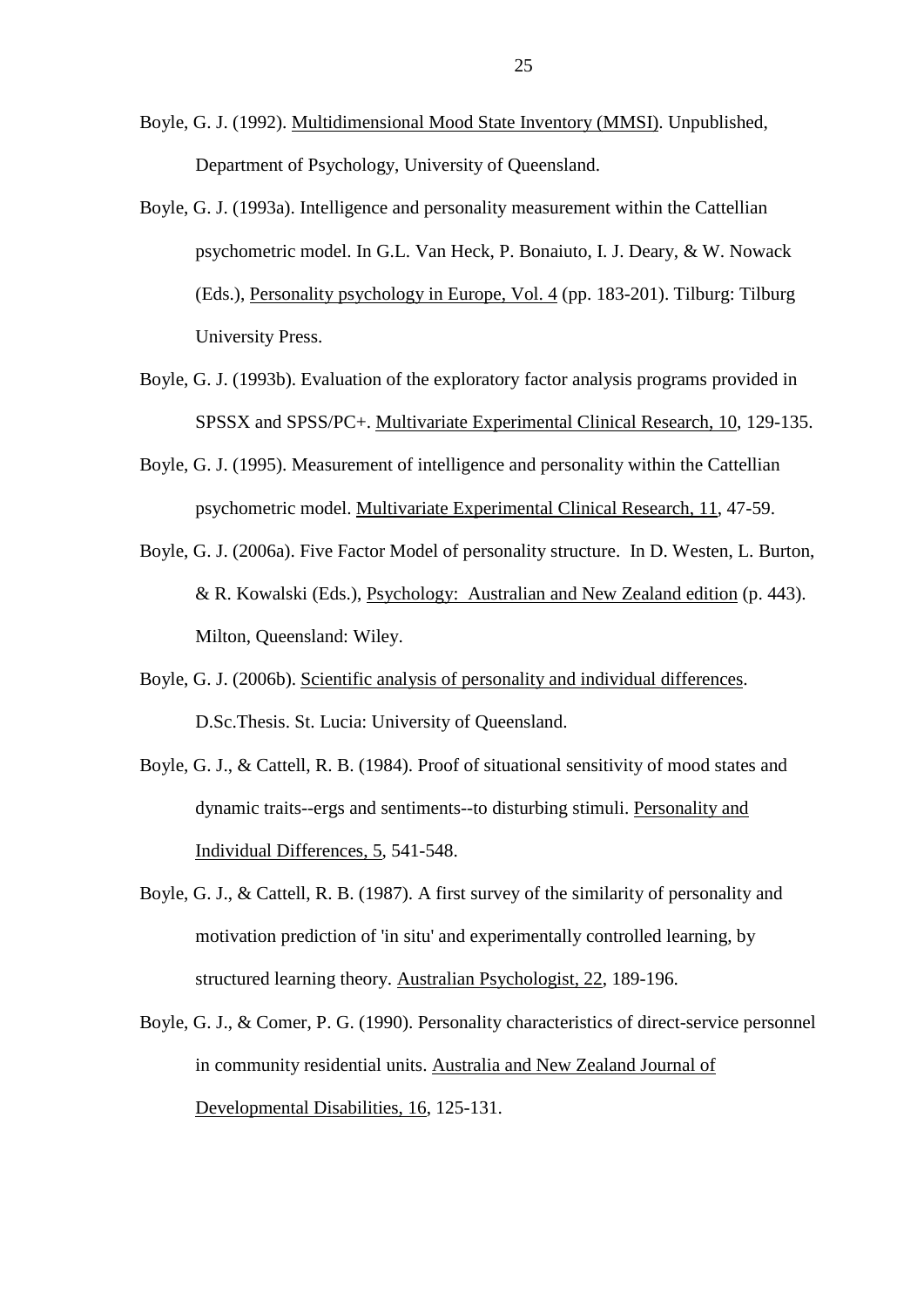- Boyle, G. J., & Houndoulesi, V. (1993). Utility of the School Motivation Analysis Test in predicting second language acquisition. British Journal of Educational Psychology, 63, 500-512.
- Boyle, G. J., & Katz, I. (1991). Multidimensional scaling of the Eight State Questionnaire and the Differential Emotions Scale. Personality and Individual Differences, 12, 565-574.
- Boyle, G. J., Ortet, G., & Ibáñez, M. I. (2001). Evaluación de la personalidad y la inteligencia: Una perspectiva cattelliana (Evaluation of personality and intelligence: A Cattellian perspective). Universitas Tarraconensis Revista de Psicología, 23, 73- 92.
- Boyle, G. J., Richards, L. M., & Baglioni, Jr., A. J. (1993). Children's Motivation Analysis Test (CMAT): An experimental manipulation of curiosity and boredom. Personality and Individual Differences, 15, 637-643.
- Boyle, G. J., & Robertson, J. M. (1989). Anomaly in equation for calculating 16PF secondorder factor QIII. Personality and Individual Differences, 10, 1007-1008.
- Boyle, G. J., & Saklofske, D H. (2004). (Eds.), Editors' Introduction. Sage benchmarks in psychology: The psychology of individual differences. London: Sage.
- Boyle, G. J., & Smári, J. (1997). De fem stora och personlighetspsykologins matningsproblem (The big five and measurement problems in personality psychology). Nordisk Psykologi (Nordic Psychology), 49, 12-21.
- Boyle, G. J., & Smári, J. (1998). Statiska femfaktorpersonlighets-modeller-Svar till Engvik (Static five-factor models of personality: A reply to Engvik). Nordisk Psykologi (Nordic Psychology), 50, 216-222.
- Boyle, G. J., & Smári, J. (2002). Vers une simplification du modèle cattellien de la personnalité. Bulletin de Psychologie, 55, 635-643.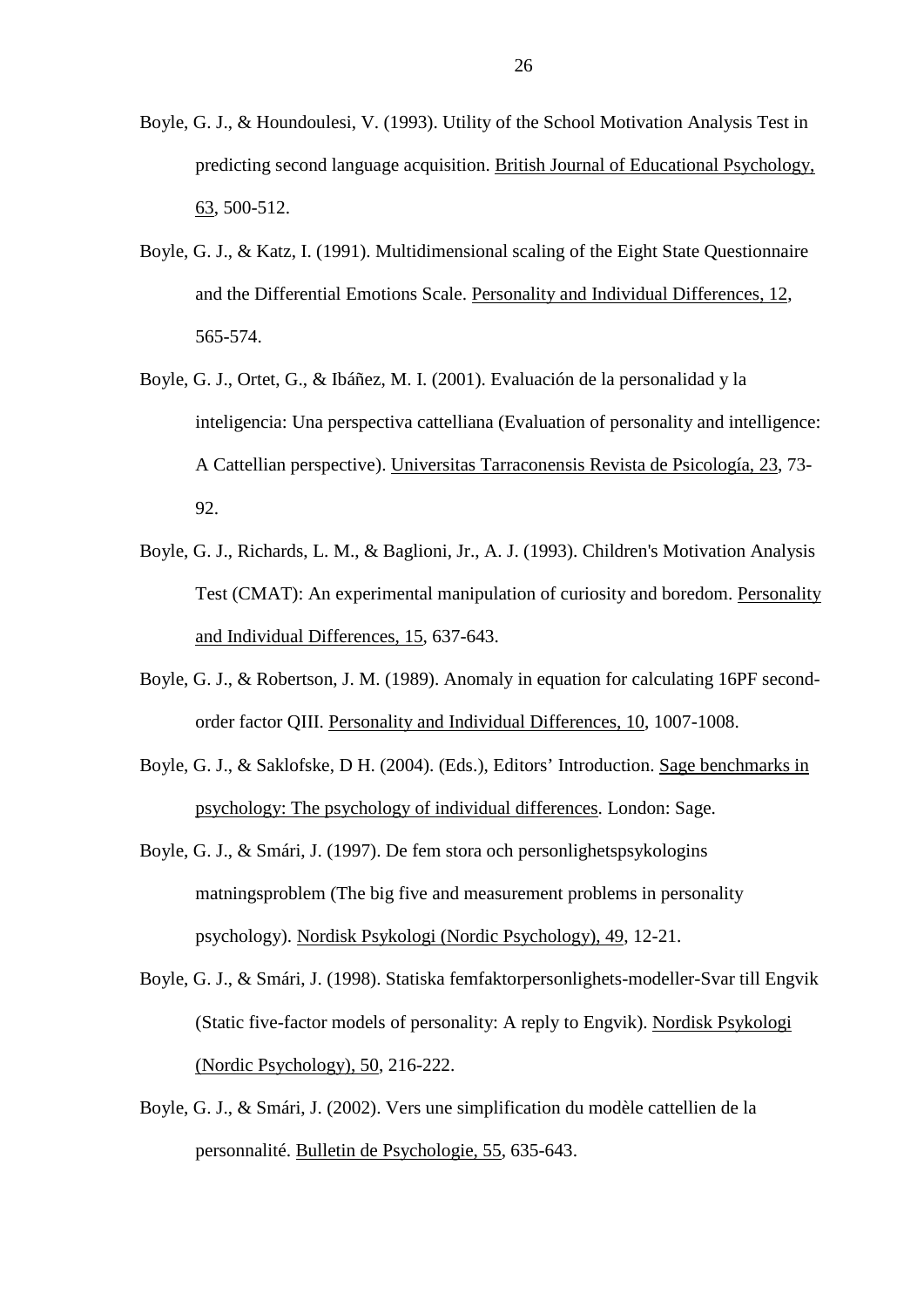- Boyle, G. J., Stankov, L., & Cattell, R. B. (1995). Measurement and statistical models in the study of personality and intelligence. In D. H. Saklofske & M. Zeidner (Eds.), International handbook of personality and intelligence (pp. 417-446). New York: Plenum.
- Boyle, G. J., & Stanley, G. V. (1986). Application of factor analysis in psychological research: Improvement of simple structure by computer-assisted graphic oblique transformation. Multivariate Experimental Clinical Research, 8, 175-182.
- Boyle, G. J., Stanley, G. V., & Start, K. B. (1985). Canonical/redundancy analyses of the Sixteen Personality Factor Questionnaire, the Motivation Analysis Test, and the Eight State Questionnaire. Multivariate Experimental Clinical Research, 7, 113- 122.
- Boyle, G. J., & Start, K. B. (1988). A first delineation of higher-order factors in the Children's Motivation Analysis Test (CMAT). Psychologische Beiträge, 30, 556- 567.
- Boyle, G. J., & Start, K. B. (1989a). Comparison of higher-order motivational factors across sexes using the Children's Motivation Analysis Test. Personality and Individual Differences, 10, 483-487.
- Boyle, G. J., & Start, K. B. (1989b). Sex differences in the prediction of academic achievement using the Children's Motivation Analysis Test. British Journal of Educational Psychology, 59, 245-252.
- Boyle, G. J., Start, K. B., & Hall, E. J. (1988). Comparison of Australian and American normative data for the School Motivation Analysis Test. Psychological Test Bulletin, 1, 24-27.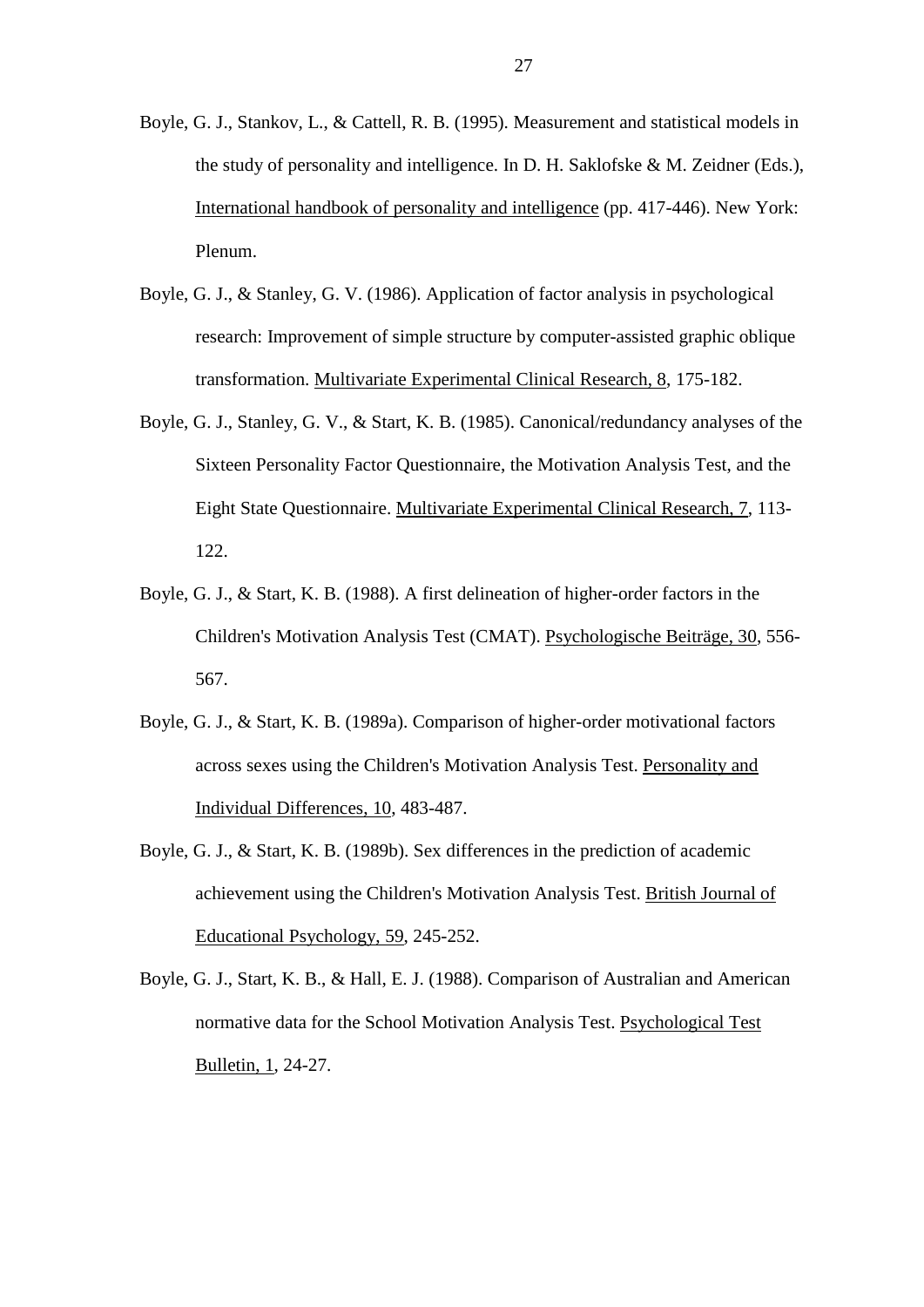- Boyle, G. J., Start, K. B., & Hall, E. J. (1989a). Dimensions of adolescent motivation as measured by higher-order factors in the School Motivation Analysis Test. Journal of School Psychology, 27, 27-33.
- Boyle, G. J., Start, K. B., & Hall, E. J. (1989b). Prediction of academic achievement using the School Motivation Analysis Test. British Journal of Educational Psychology, 59, 92-99.
- Cattell, H. E. P. (1993)."The structure of phenotypic personality traits": Comment. American Psychologist, 48, 1302-1303.
- Cattell, H. E.P. (2004). The Sixteen Personality Factor (16PF) questionnaire. In M. J. Hilsenroth, & D. L. Segal. (Eds.), Comprehensive handbook of psychological assessment (Vol. 2): Personality assessment. (pp. 39-49). Hoboken, NJ: Wiley.
- Cattell, H. E. P. (2001). The Sixteen Personality Factor (16PF) Questionnaire. In W. I. Dorfman, & M. Hersen (Eds), Understanding psychological assessment (pp. 187-215). Dordrecht, Netherlands: Kluwer Academic.
- Cattell, H. E. P, & Schuerger, J. M. (2003). Essentials of 16PF assessment. Hoboken, NJ: Wiley.
- Cattell, R. B. (1973). Personality and mood by questionnaire. San Francisco, CA: Jossey-Bass.
- Cattell, R. B. (1978). The scientific use of factor analysis in behavioral and life sciences. New York: Plenum.
- Cattell, R. B. (1979). Personality and learning theory, Vol. 1: The structure of personality in its environment. New York: Springer.
- Cattell, R. B. (1980a). Personality and learning theory, Vol. 2.: A systems theory of maturation and structured learning. New York: Springer.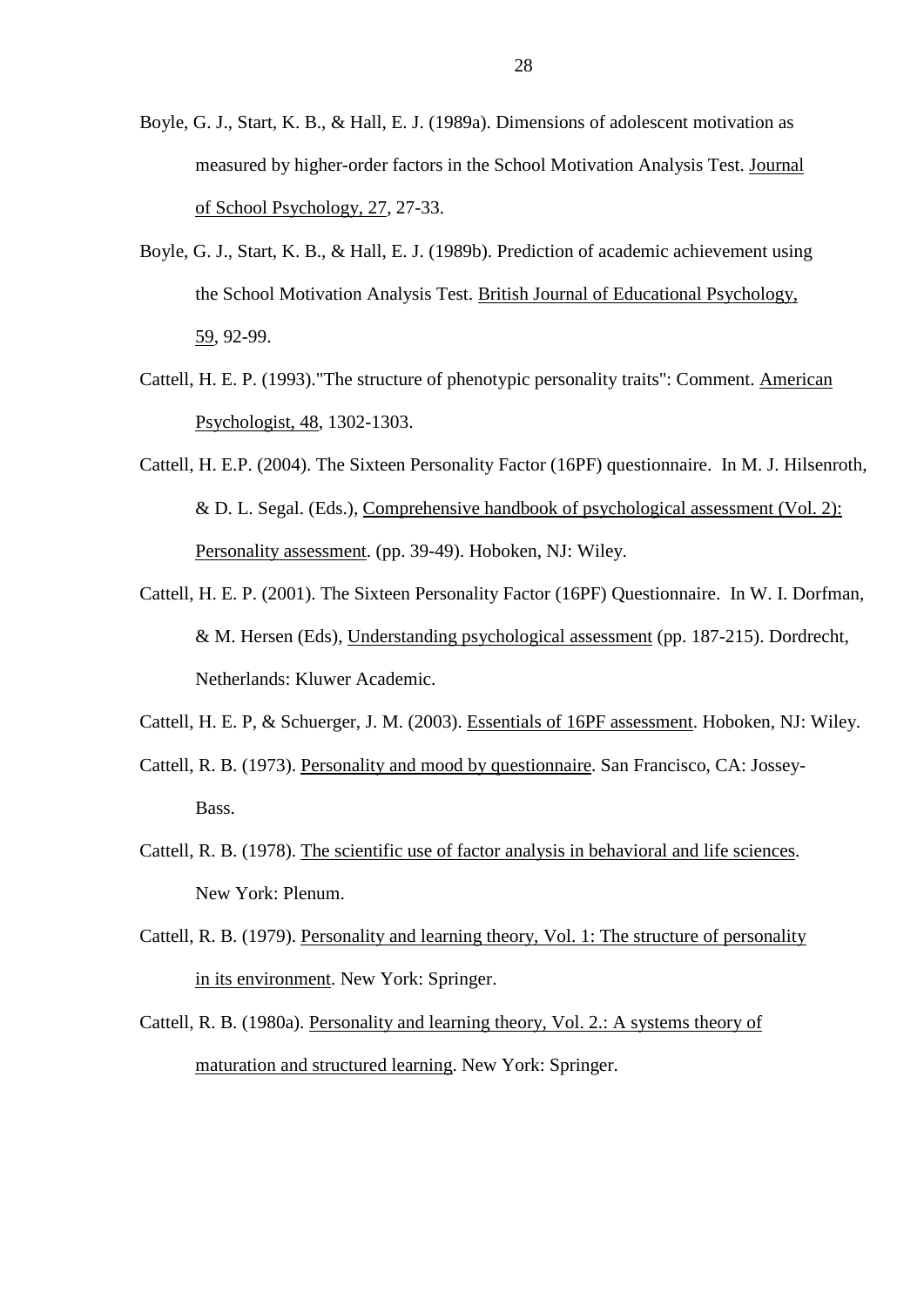- Cattell, R. B. (1980b). Personality theory derived from quantitative experiment (Vol. 1). In H. I. Kaplan, A. M. Freeman, & B. J. Sadock (Eds.), Comprehensive textbook of psychiatry (3rd ed.). Baltimore, MD: Williams & Wilkin.
- Cattell, R. B. (1981). Where next in human motivation research? Some possible crucial experiments. In R. Lynn (Ed.), Dimensions of personality: Papers in honor of H.J. Eysenck. Oxford, UK: Pergamon.
- Cattell, R. B. (1982a). The development of Cattellian structured systems theory of personality: The VIDAS model. Zeitschrift fur Differentielle und Diagnostische Psychologie, 3, 7-25.
- Cattell, R. B. (1982b). The psychometry of objective motivation measurement: A response to the critique of Cooper and Kline. British Journal of Educational Psychology, 52, 234-241.
- Cattell, R. B. (1983). Structured personality-learning theory: A wholistic multivariate research approach. New York: Praeger.
- Cattell, R. B. (1984). Personality as a scientifically based concept. In J. Kuper & M. Kuper (Eds.), The social science encyclopedia (pp. 10-37). London: Routledge & Kegan Paul.
- Cattell, R. B. (1985). Human motivation and the dynamic calculus. New York: Praeger.
- Cattell, R. B. (1986a). Dodging the third error source: Psychological interpretation and use of given scores. In In R. B. Cattell, & R. C. Johnson (Eds.), Functional psychological testing: Principles and instruments (pp. 496-543). New York: Brunner/Mazel.
- Cattell, R. B. (1986b). General principles across the media of assessment. In R. B. Cattell, & R. C. Johnson (Eds.), Functional psychological testing: Principles and instruments (pp. 15-32). New York:Brunner/Mazel.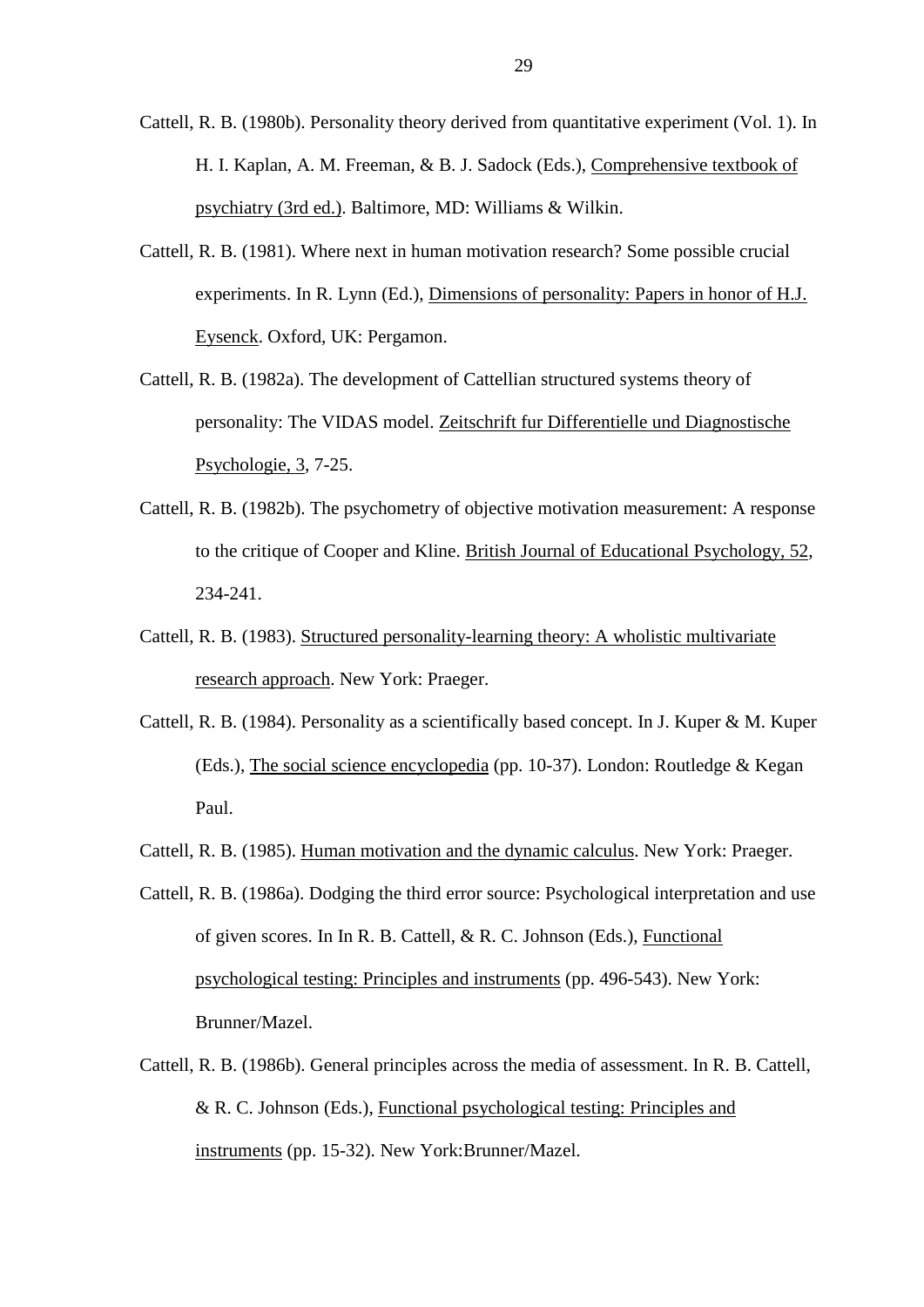- Cattell, R. B. (1986c). Selecting, administering, scoring, recording, and using tests in assessment. In R. B. Cattell, & R.C. Johnson (Eds.), Functional psychological testing: Principles and instruments (pp. 105-126). New York: Brunner/Mazel.
- Cattell, R. B. (1986d). Structured tests and functional diagnoses. In R. B. Cattell, & R. C. Johnson (Eds.), Functional psychological testing: Principles and instruments (pp. 3- 14). New York: Brunner/Mazel.
- Cattell, R. B. (1986e).The actual trait, state, and situation structures important in functional testing. In R. B. Cattell, & R. C. Johnson (Eds.), Functional psychological testing: Principles and instruments (pp.33-53). New York: Brunner/Mazel.
- Cattell, R. B. (1986f).The psychometric properties of tests: Consistency, validity, and efficiency. In R. B. Cattell, & R. C. Johnson (Eds.), Functional psychological testing: Principles and instruments (pp. 54-78). New York: Brunner/Mazel.
- Cattell, R. B. (1986g). The 16PF personality structure and Dr. Eysenck. Journal of Social Behavior and Personality, 1, 153-160.
- Cattell, R. B. (1987a). Intelligence: Its structure, growth and action. Amsterdam: North Holland.
- Cattell, R. B. (1987b). Psychotherapy by structured learning theory. New York: Springer.
- Cattell, R. B. (1988a). Handling prediction from psychological states and roles by modulation theory. In S. G. Cole, R. G. Demaree, & W. Curtis (Eds.). Applications of interactionist psychology: Essays in honor of Saul B. Sells. Hillsdale, NJ.:Erlbaum.
- Cattell, R. B. (1988b). Psychological theory and scientific method. In J. R. Nesselroade & R. B. Cattell (Eds.), Handbook of multivariate experimental psychology (2nd ed.). New York: Plenum.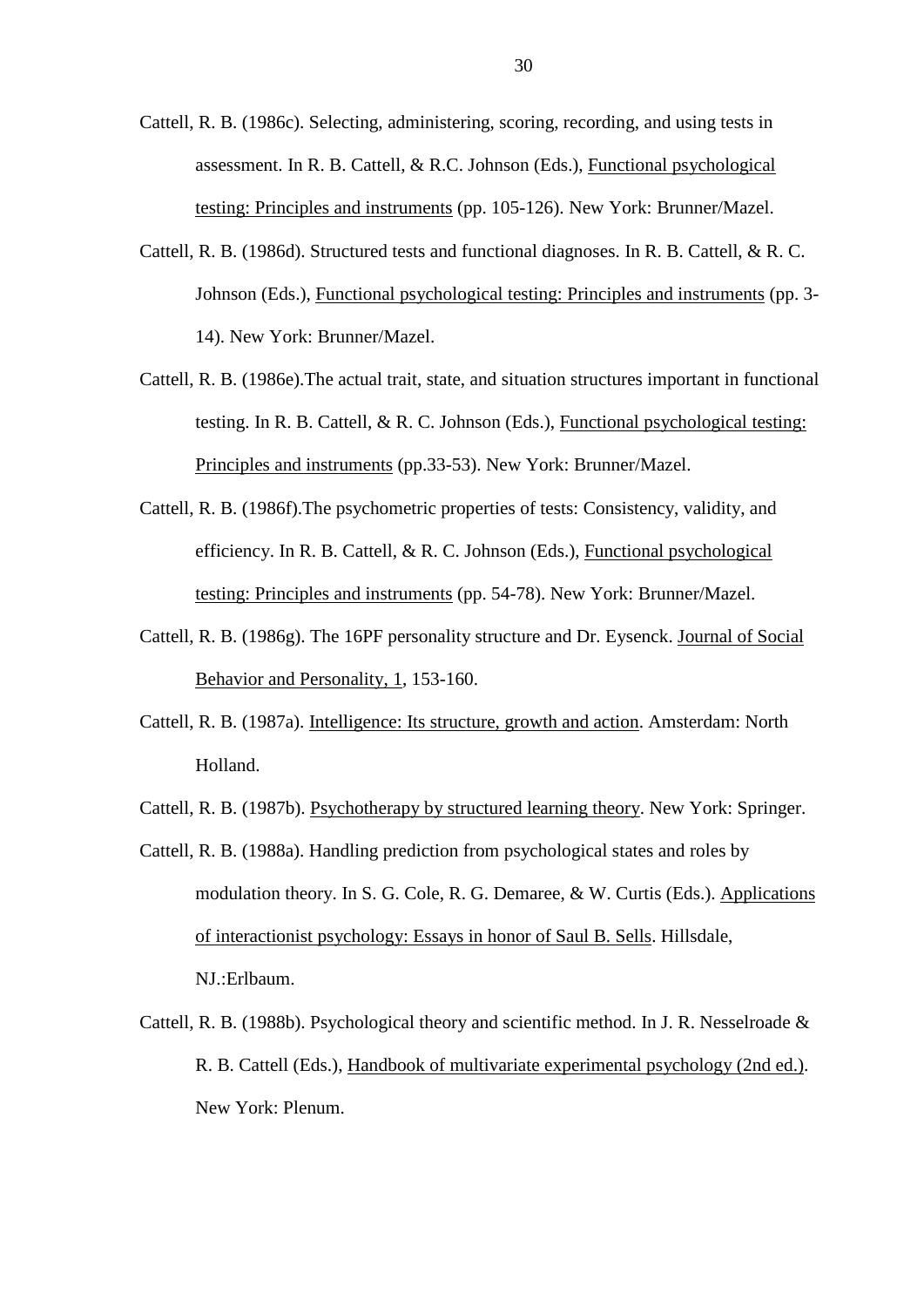- Cattell, R. B. (1988c). The data box: Its ordering of total resources in terms of possible relational systems. In J. R. Nesselroade & R. B. Cattell (Eds.), Handbook of multivariate experimental psychology  $(2<sup>nd</sup>$ ed.). New York: Plenum.
- Cattell, R. B. (1988d). The meaning and strategic use of factor analysis. In J. R. Nesselroade & R. B. Cattell (Eds.), Handbook of multivariate experimental psychology  $(2^{nd}$  ed.). New York: Plenum.
- Cattell, R. B. (1988e).The principles of experimental design and analysis in relation to theory building. In J. R. Nesselroade & R. B. Cattell (Eds.), Handbook of multivariate experimental psychology  $(2<sup>nd</sup>$  ed.). New York: Plenum.
- Cattell, R. B. (1990a). Advances in Cattellian personality theory. In L. A. Pervin (Ed.), Handbook of personality: Theory and action (pp. 101-110). New York: Guilford.
- Cattell, R. B. (1990b). The birth of the Society of Multivariate Experimental Psychology. Journal of the History of the Behavioral Sciences, 26, 48-57.
- Cattell, R. B. (1990c). The experimental testing of the Vidas systems theory. Journal of Mathematical Psychology, 34, 109-115.
- Cattell, R. B. (1992). Human motivation objectively, experimentally analysed. British Journal of Medical Psychology, 65, 237-243.
- Cattell, R. B. (1994). Constancy of global, second-order personality factors over a twenty-year-plus period. Psychological Reports, 75, 3-9.
- Cattell, R. B. (1995). The fallacy of five factors in the personality sphere. The Psychologist, May, 207-208.
- Cattell, R. B. (1996). What is structured learning theory? British Journal of Educational Psychology, 66, 411-413.
- Cattell, R. B., & Birkett, H. (1980). The known personality factors found aligned between first order T-data and second order Q-data factors, with new evidence on the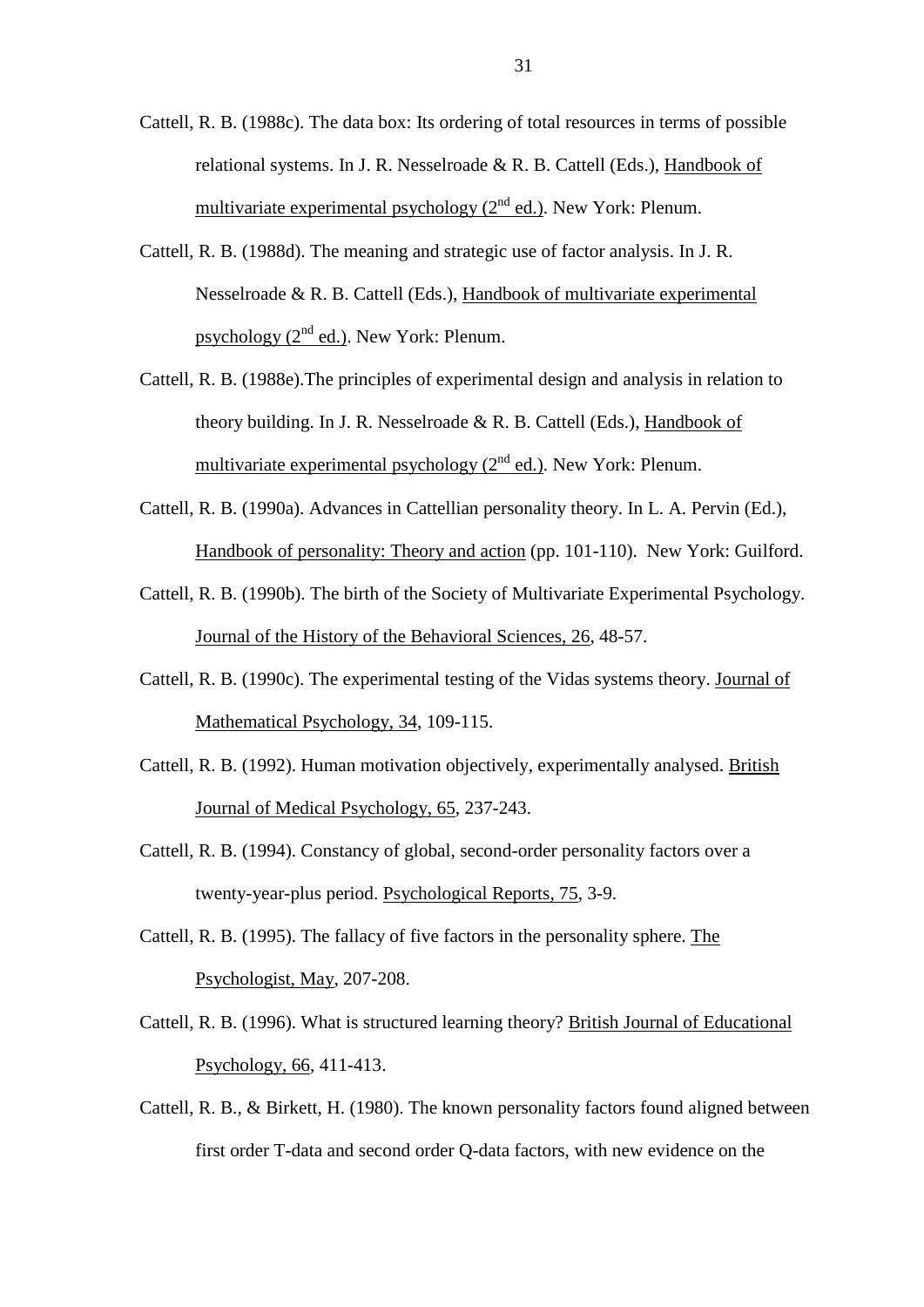inhibitory control, independence and regression traits. Personality and Individual Differences, 1, 229-238.

- Cattell, R. B., Boyle, G. J., & Chant, D. (2002). The enriched behavioral prediction equation and its impact on structured learning and the dynamic calculus. Psychological Review, 109, 202-205.
- Cattell, R. B., & Cattell, H. E. P. (1995). Personality structure and the new fifth edition of the 16PF. Educational and Psychological Measurement, 6, 926-937.
- Cattell, R. B., & Cattell, A. K. S. (1977). Measuring intelligence with the culture fair tests. Champaign, IL: Institute for Personality and Ability Testing.
- Cattell, R. B., & Child, D. (1975). Motivation and dynamic structure. London: Holt, Rinehart & Winston.
- Cattell, R. B., Eber, H. W., & Tatsuoka, M. M. (1970). Handbook for the Sixteen Personality Factor Questionnaire. Champaign, IL: Institute for Personality and Ability Testing.
- Cattell, R. B., & Horn, J. L. (1982). Whimsy and misunderstanding of Gf-Gc theory: A comment on Guilford. Psychological Bulletin, 91, 621-633.
- Cattell, R. B., & Johnson, R. C. (Eds.). (1986). Functional psychological testing: Principles and instruments. New York: Brunner/Mazel.
- Cattell, R. B., & Kameoka, V. A. (1985). Psychological states measured in the Clinical Analysis Questionnaire (CAQ). Multivariate Experimental Clinical Research, 7, 69- 87.
- Cattell, R. B., & Kline, P. (1977). The scientific analysis of personality and motivation. New York: Academic.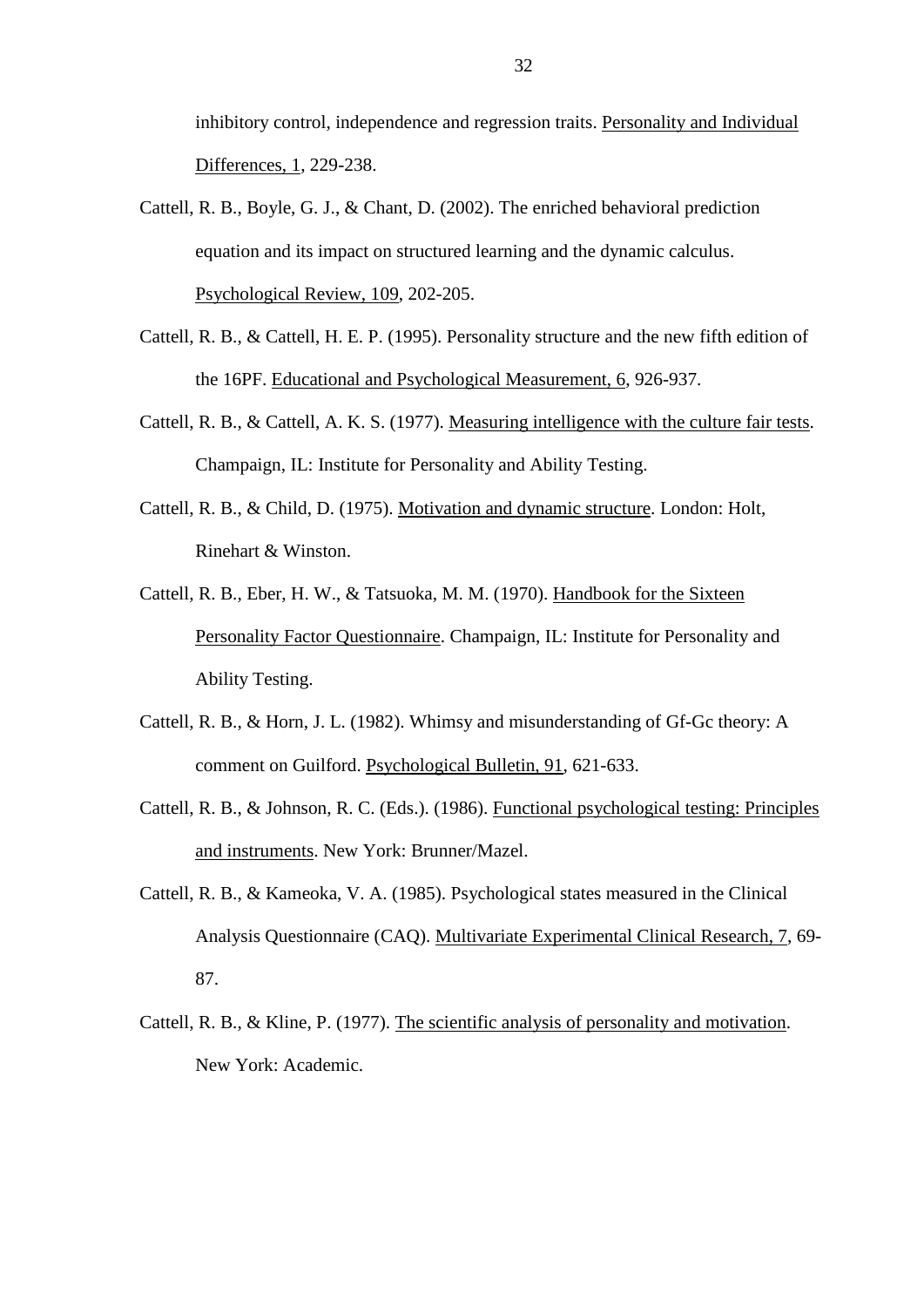- Cattell, R. B., & Krug, S. E. (1986). The number of factors in the 16PF: A review of the evidence with special emphasis on methodological problems. Educational and Psychological Measurement, 46, 509-522.
- Cattell, R. B., & Nesselroade, J. R. (1988). (Eds.), Handbook of multivariate experimental psychology  $(2<sup>nd</sup>$  ed.). New York: Plenum.
- Cattell, R. B., & Schuerger, J. M. (1978). Personality theory in action: Handbook for the Objective-Analytic (O-A) Test Kit. Champaign, IL: Institute for Personality and Ability Testing.
- Cattell, R. B., & Vogelmann, S. (1977). A comprehensive trial for the scree and KG criteria for determining the number of factors. *Multivariate Behavioral Research, 12*, 289- 325.
- Cattell, R. B., & Warburton, F. W. (1967). Objective personality and motivation tests: A theoretical introduction and practical compendium. Champaign, IL: University of Illinois Press.
- Child, D. (1990). The essentials of factor analysis  $(2<sup>nd</sup>$  ed.). London: Cassell.
- Cronbach, L. J. (1957). The two disciplines of scientific psychology. American Psychologist, 12, 671-684.
- Curran, J. P., & Cattell, R. B. (1976). Manual for the Eight State Questionnaire. Champaign, IL: Institute for Personality and Ability Testing.
- Eysenck, H. J. (1984). Cattell and the theory of personality. Multivariate Behavioral Research, 19, 323-336.
- Eysenck, H. J. (1997). Personality and experimental psychology: The unification of psychology and the possibility of a paradigm. Journal of Personality and Social Psychology, 73, 1224-1237.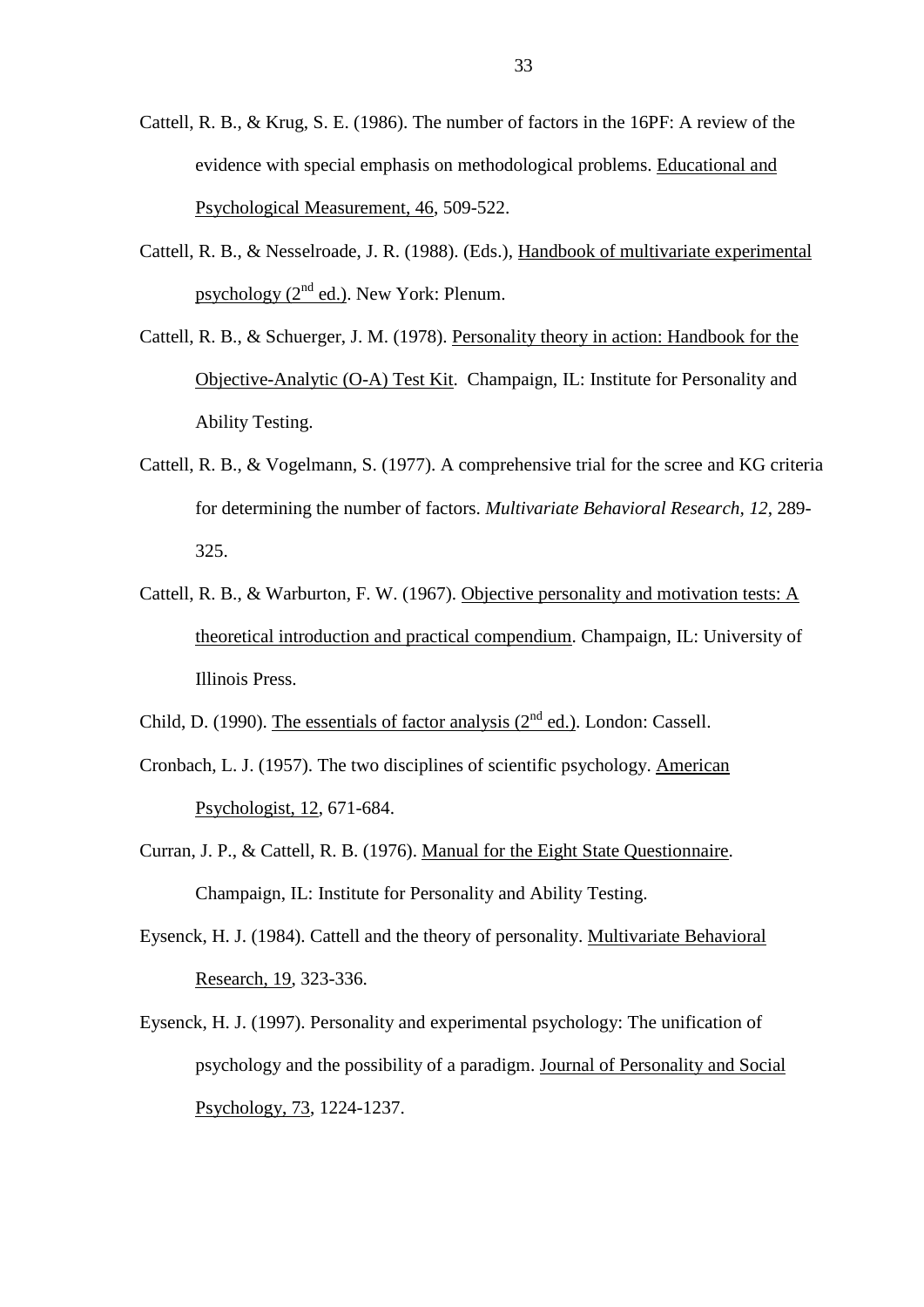- Eysenck, H. J., & Eysenck, M. W. (1985). Personality and individual differences: A natural science approach. New York: Plenum.
- Fernandez, E., & Boyle, G. J. (1996). Meta-analytic procedure and interpretation of treatment outcome and test validity for the practitioner psychologist. In M. Smith & V. Sutherland (Eds.), International review of professional issues in selection and assessment, Vol. 2 (pp. 109-125). New York: Wiley.
- Fisher, C. D., & Boyle, G. J. (1997). Personality and employee selection: Credibility regained. Asia Pacific Journal of Human Resources, 35, 26-40.
- Gorsuch, R. L. (1983). Factor analysis  $(2<sup>nd</sup>$  ed.). Hillsdale, NJ: Erlbaum.
- Grossarth-Maticek, R., Eysenck, H. J., & Boyle, G J. (1995). Method of test administration as a factor in test validity: The use of a personality questionnaire in the prediction of cancer and coronary heart disease. Behaviour Research and Therapy, 33, 705-710.
- Haggbloom, S. J., Warnick, R., Warnick, J. E., Jones, V. K., Yarbrough, G. L., Russell, T. M., Borecky, C. M., McGahhey, R., Powell III, J. L., Beavers, J., & Monte, E. (2002). The 100 most eminent psychologists of the  $20<sup>th</sup>$  century. Review of General Psychology, 6, 139-152.
- Hakstian, A. R., & Cattell, R. B. (1982). Manual for the Comprehensive Ability Battery. Champaign, IL: Institute for Personality and Ability Testing.
- Kline, P. (1979). Psychometrics and psychology. London: Academic.
- Kline, P. (1980). The psychometric model. In A. J. Chapman & D. M. Jones (Eds.), Models of man. Leicester, UK: The British Psychological Society.
- Krug, S. E. (1980). Clinical Analysis Questionnaire Manual. Champaign, IL: Institute for Personality and Ability Testing.
- Krug, S. E. (1981). Interpreting 16PF profile patterns. Champaign, IL, Institute for Personality and Ability Testing.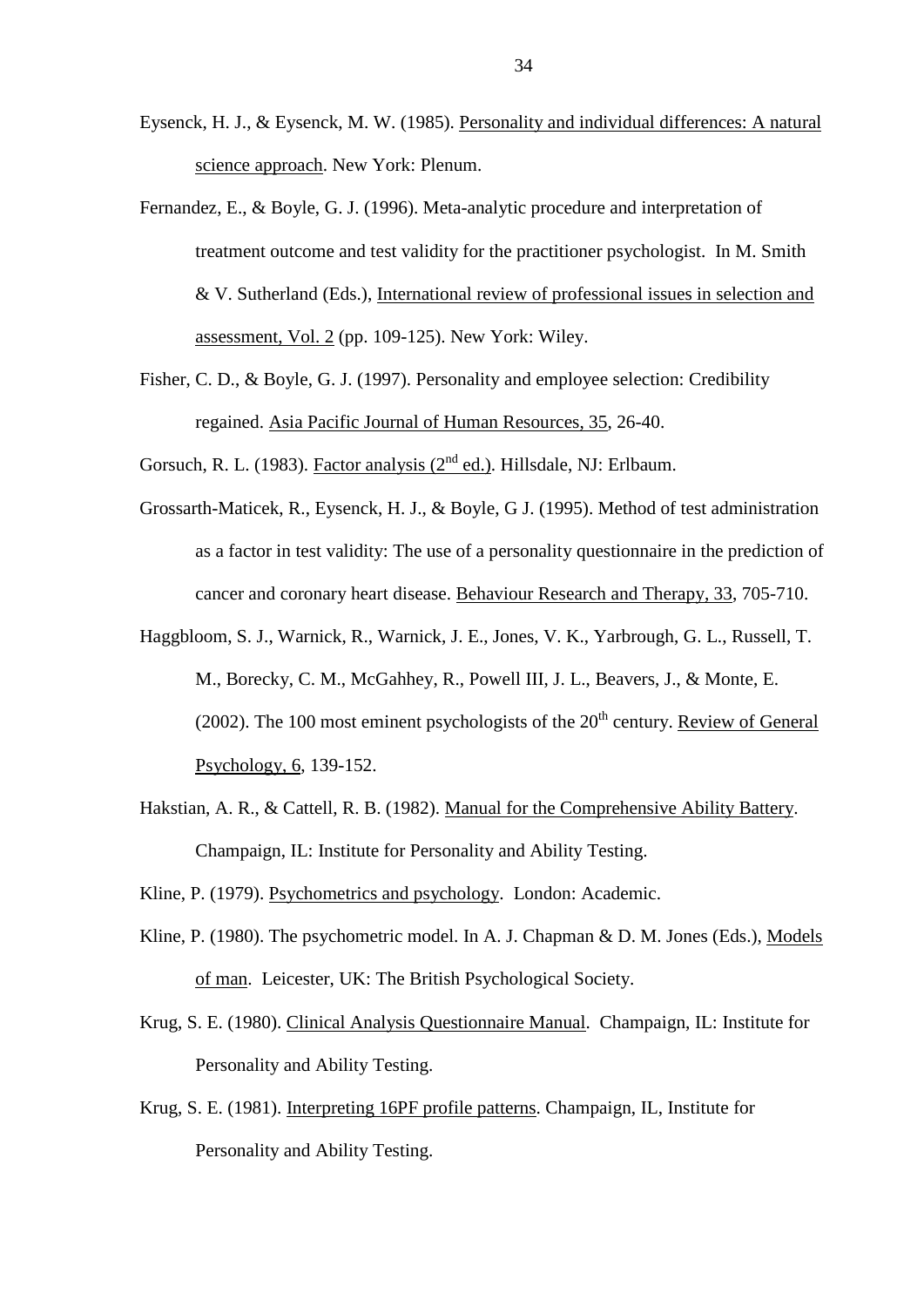- Krug, S. E., & Johns, E. F. (1986). A large scale cross-validation of second-order personality structure defined by the 16PF. Psychological Reports, 59, 683-693.
- McArdle, J. J. (1984). On the madness in his method: R. B. Cattell's contributions to Structural Equation Modelling. Multivariate Behavioral Research, 19, 245-267.
- McArdle, J. J., & Cattell, R. B. (1994). Structural equation models of factorial invariance in parallel proportional profiles and oblique confactor problems. Multivariate Behavioral Research, 29, 63-113.
- Nesselroade, J. R., & Cattell, R. B. (1988). (Eds.), Handbook of multivariate experimental psychology (2nd ed.). New York: Plenum.
- Roberts, B. W., Walton, K. E., Viechtbauer, W. (2006a). Patterns of mean-level change in personality traits across the life course: A meta-analysis of longitudinal studies. Psychological Bulletin, 132, 1-25.
- Roberts, B. W., Walton, K. E., Viechtbauer, W. (2006b). Personality traits change in adulthood: Reply to Costa and McCrae (2006). Psychological Bulletin, 132, 29-32.
- Schuerger, J. M. (1986). Personality assessment by objective tests. In R. B. Cattell & R. C. Johnson (Eds.), Functional psychological testing: Principles and instruments (pp. 260-287). New York: Brunner/Mazel.
- Smith, B. D. (1988). Personality: Multivariate systems theory and research. In J. R. Nesselroade & R. B. Cattell (Eds.), Handbook of multivariate experimental psychology  $(2^{nd}$  ed.). New York: Plenum.
- Stankov, L., Boyle, G. J., & Cattell, R. B. (1995). Models and paradigms in personality and intelligence research. In D. H. Saklofske & M. Zeidner (Eds.), International handbook of personality and intelligence (Ch. 2, pp. 15-43). New York: Plenum.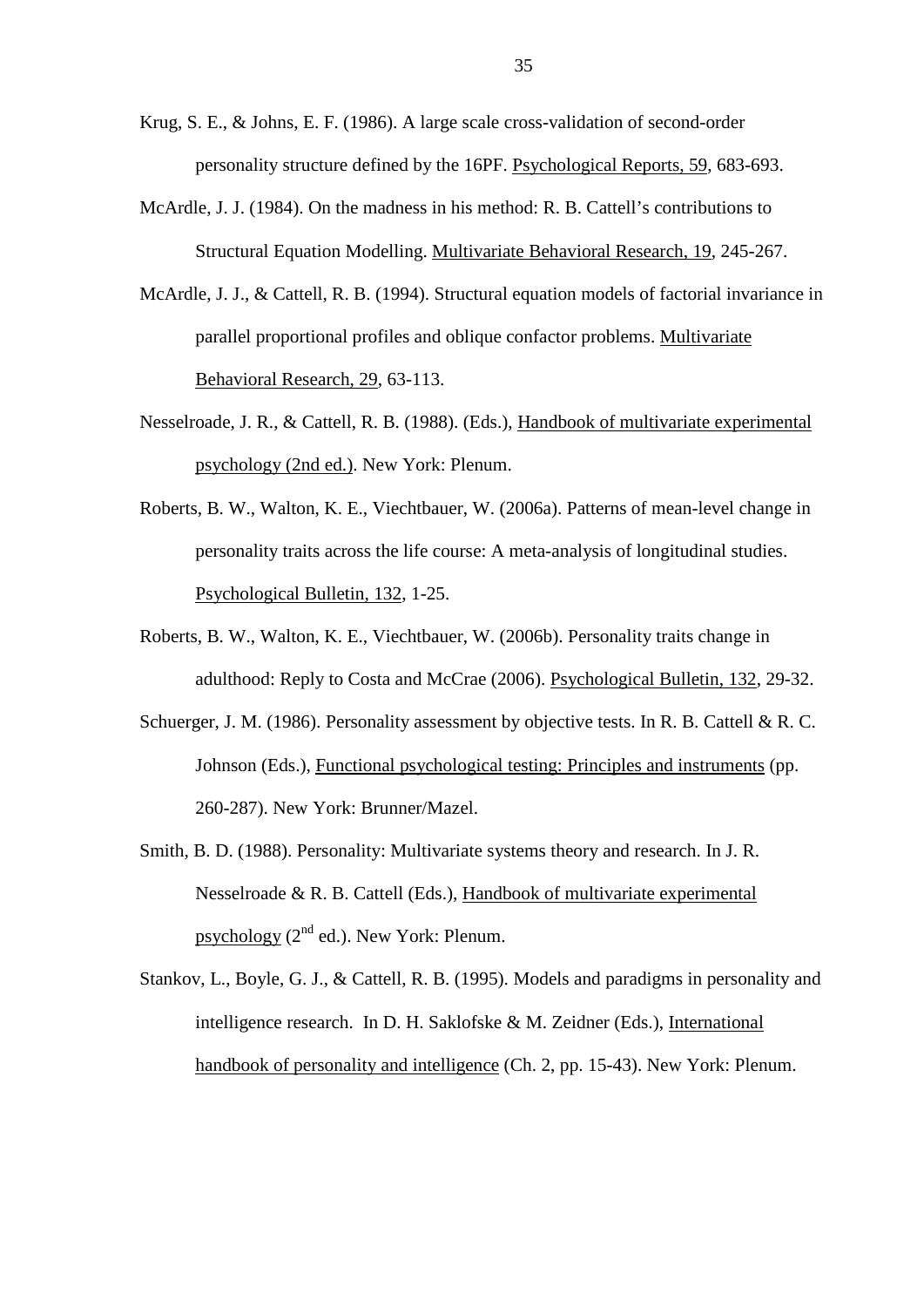Sweney, A. R., Anton, & Cattell, R. B. (1986). Evaluating motivation structure, conflict, and adjustment. In R. B. Cattell & R. C. Johnson (Eds.), Functional psychological testing: Principles and instruments (pp. 288-315). New York: Brunner/Mazel.